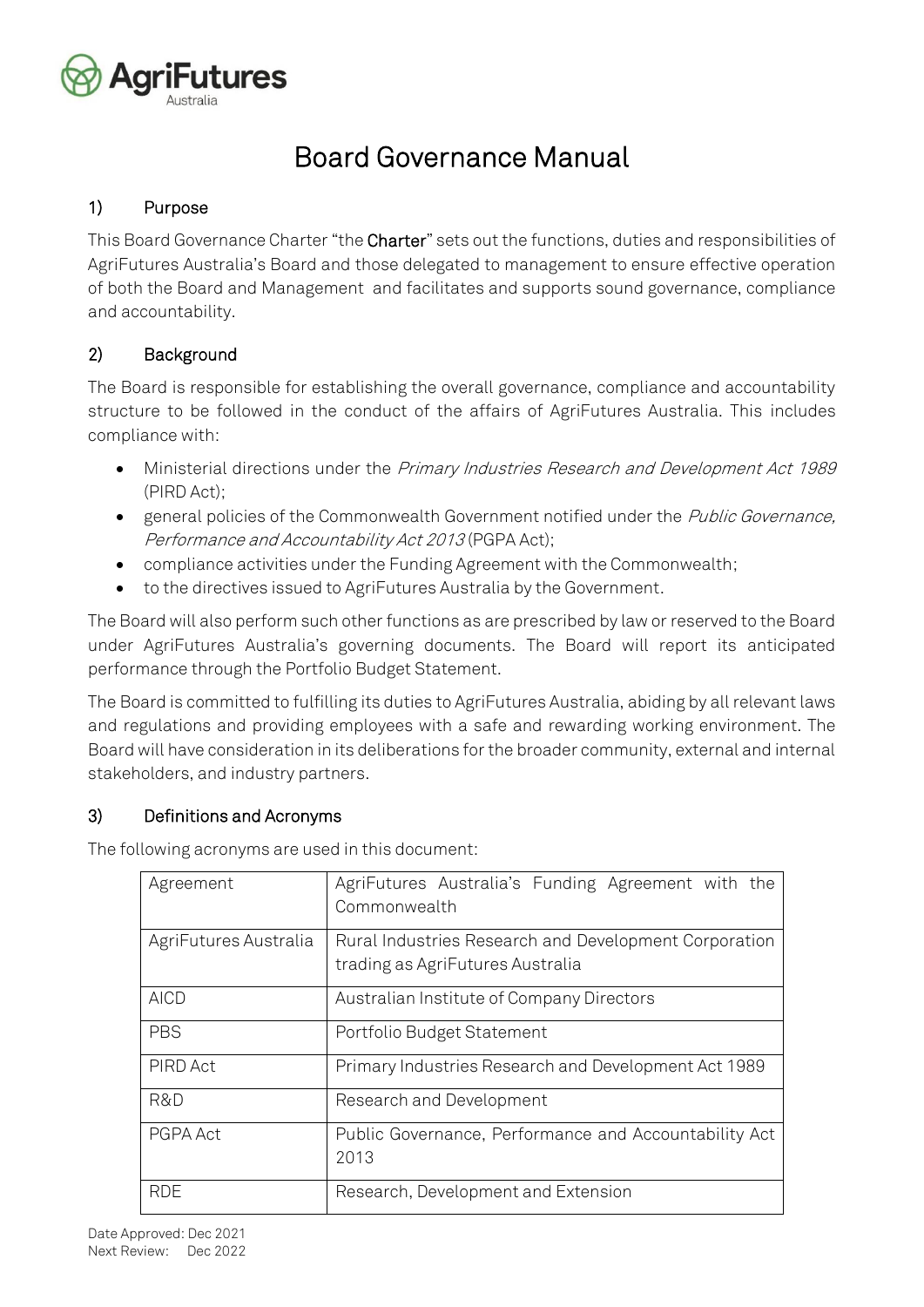

# 4) Statutory Framework

The Board of AgriFutures Australia is responsible for ensuring AgriFutures Australia fulfills its statutory functions in a proper, efficient and effective manner, including by determining the objectives, strategies and policies to be followed by it.

# a) Primary Industries Research and Development Act 1989

AgriFutures Australia is established as a statutory authority by section 9 of the Primary Industries Research and Development Act 1989. AgriFutures Australia may only conduct activities that are within the range of statutory functions outlined in section 11 of the PIRD Act and has the following powers and obligations:

- i) enter into contracts, join in the formation of a company, acquire and hold property, make applications for patents; accept gifts, etc (section 12)
- ii) develop, oversee and monitor R&D and operational plans (section 19)
- iii) provide the R&D plan to the Minister no later than two months before the intended date of commencement (section 20)
- iv) consult with the Minister, the representative organisations and any other person it considers necessary before varying an R&D plan (section 24)
- v) prepare an annual operational plan for each financial year (section 25)
- vi) the Chairperson must report annually to each representative organisation (section 29).

# b) Public Governance, Performance and Accountability Act 2013

AgriFutures Australia and its Directors are also subject to the provisions of the PGPA Act. The duties of directors under the PGPA Act broadly include, but are not limited to:

- i) prepare an annual report and give it to the Minister by 15 October each year (section 46)
- ii) ensure that all relevant subsidiary's financial statements are audited by the Auditor-General (section 44)
- iii) prepare a budget estimate (Commonwealth Government Portfolio Budget Statement) for each financial year and for any other periods directed by the responsible Minister (section 36)
- iv) notify the Minister immediately of any proposals that relate to forming a company; participating in a partnership, trust, unincorporated joint venture or similar arrangement; acquire or dispose of a significant shareholding in a company; acquire or dispose of a significant business; commence or cease a significant business activity; or make a significant change in the nature or extent of its interest in a significant partnership, trust, unincorporated joint venture or similar arrangement (section 19)
- v) keep the responsible Minister and the Finance Minister informed about the operations of AgriFutures Australia and its subsidiaries and to give the Finance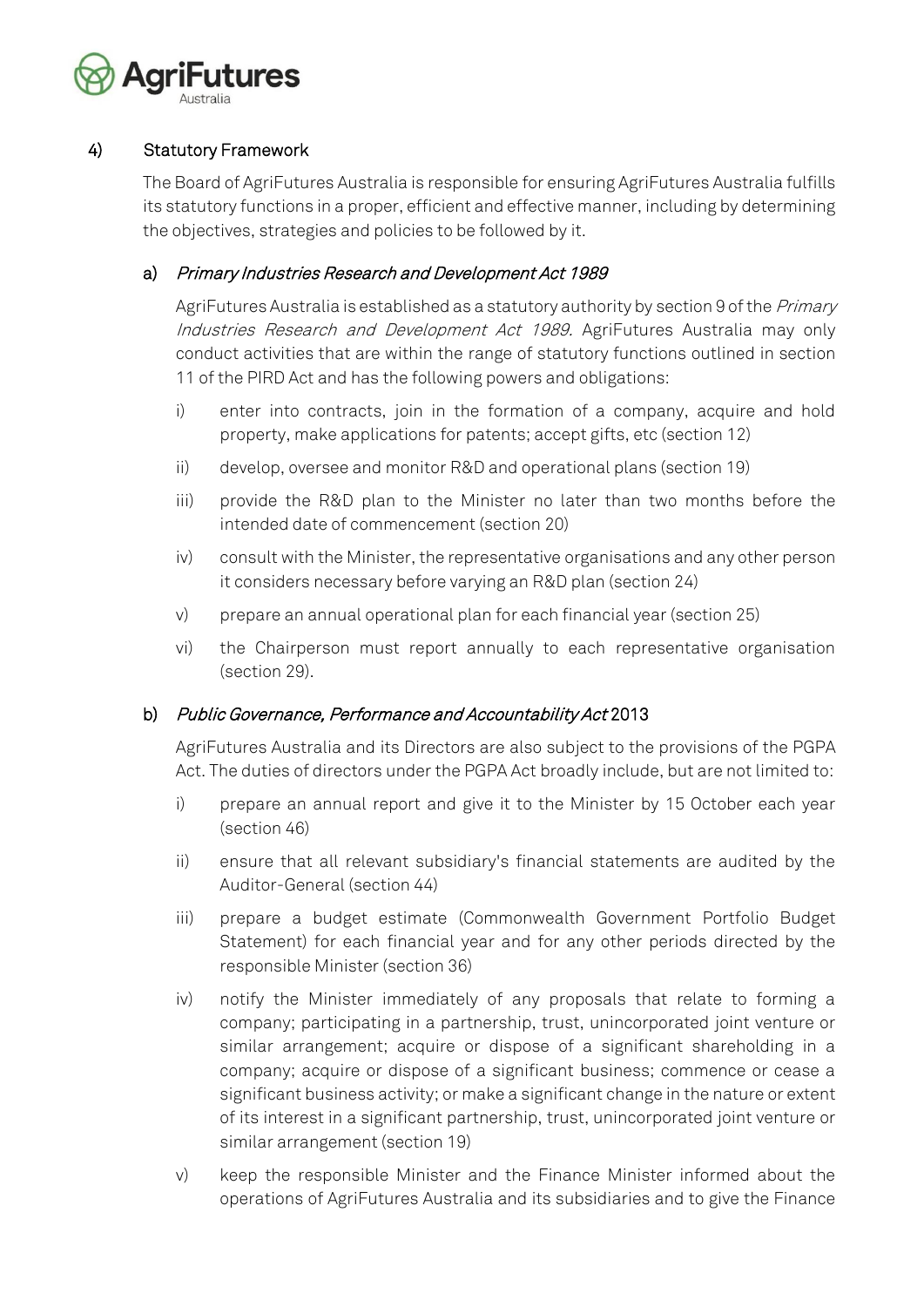

Minister such reports, documents and information about the operation of AgriFutures Australia as required (section 19)

- vi) keep proper accounting records and retain these records for at least seven years after completion of the transactions to which they relate (section 41);
- vii) abide by the general provisions of conduct of officers including disclosure of material personal interest (sections 25-28)
- viii) ensure compliance with any general policies of the Government as notified by the Minister (section 22)
- ix) establish and maintain an audit committee (section 45)
- x) review and monitor compliance activities required under the Funding Agreement with the Commonwealth.

# c) Funding Agreement with the Commonwealth of Australia

Australia's Rural Research and Development Corporations (RDCs) are the mechanism by which primary producers and the government co-invest in research and development for industry and community benefits and provide joint input to RDC priorities and planning processes.

Section 33(4) of the PIRD Act allows the Minister to enter into a funding agreement with an RDC. The Commonwealth and AgriFutures Australia have entered into a Funding Agreement (Agreement), which sets out expectations about AgriFutures Australia's performance, transparency and accountability to levy-payers, the government and to the public.

The Agreement also reflects the fact that cross-sectoral research and development challenges in Australia often affect multiple or all rural industries. The Agreement therefore recognises AgriFutures Australia's role in cooperative R&D and the system for coordination and priority-setting of the national rural R&D effort.

The Agreement further reflects AgriFutures Australia's unique role among the RDCs as the RDC responsible for supporting small industry, multi industry, cross-sectoral and national interest R&D for rural industries. To help achieve the objectives of these industry groups, AgriFutures Australia receives appropriation funding to facilitate investment that supports analysis of issues of importance to rural industries and investment that delivers benefits to these industry groups and the Australian community.

A summary of some key legislations relevant to AgriFutures Australia is provided at Attachment 1 and a more detailed list is found in AgriFutures Australia's Compliance Register.

# 5) Planning and Accountability Framework

The overarching planning document for AgriFutures Australia is its R&D 5 Year Plan ('the Plan'). The Plan outlines the strategies and priorities for the next five years and aligns our objectives and outcomes with the priorities and objectives of government and our key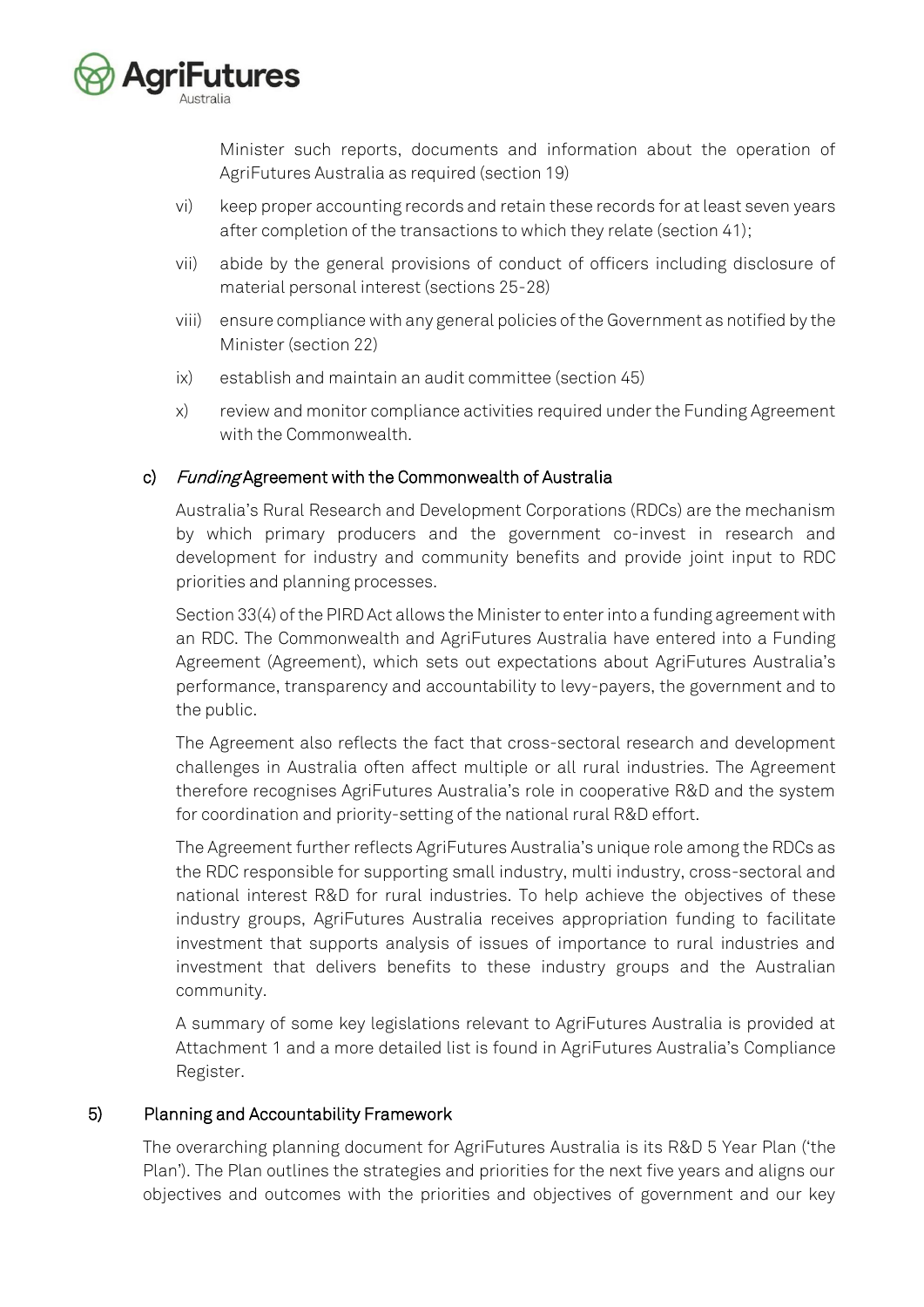

stakeholders. The Plan is supported by an Annual Operational Plan, other key planning and governance documents, and a series of program (or industry) five year or three year RDE plans.

AgriFutures Australia investments are primarily guided by the program and evaluation frameworks, both of which have been developed in close consultation with our key research providers and stakeholders and ensure a high level of transparency and accountability.

The annual report is the documented assessment on how AgriFutures Australia has performed in the previous financial year against performance objectives and targets and those of the government.

| Document name         | Purpose                             | <b>Approval Process</b>                               |
|-----------------------|-------------------------------------|-------------------------------------------------------|
| R&D Plan              | Sets out the high-level goals,      | R&D Plan approved by Board in line with               |
|                       | and<br>performance<br>strategies    | Accountable Authority Instructions and                |
|                       | measures for a five year period and | is then submitted to the Minister for                 |
|                       | outlines how AgriFutures Australia  | approval. The R&D Plan is reviewed each               |
|                       | meets the government's national     | year by the Board at the first Board                  |
|                       | and rural research priorities.      | meeting of the new financial year.                    |
| AgriFutures Australia | Reports to Government through       | Annual Report approved by Board in line               |
| Annual Report         | the Minister on the performance of  | with Accountable Authority Instructions               |
|                       | the past year and must include an   | and is then submitted to the Minister for             |
|                       | Annual Performance Statement as     | tabling in the Parliament in October.                 |
|                       | required under the PGPA Act.        |                                                       |
| Annual Operational    | Specifies objectives and resources  | Annual Operational Plan is approved by                |
| Plan                  | for the forward year aligned to key | Board in line with Accountable Authority              |
|                       | research priorities. Includes the   | Instructions and<br>submitted to the                  |
|                       | AgriFutures<br>Australia<br>annual  | Minister prior to the 1 <sup>st</sup> July each year. |
|                       | operating budget.                   |                                                       |
| Portfolio Budget      | Provides information to Parliament  | AgriFutures Australia<br>presents<br>its              |
| Statement (PBS)       | allocation<br>of<br>proposed<br>on  | budget to the Department of Agriculture               |
|                       | resources for the coming year       | for inclusion in their PBS. The PBS is                |
|                       | including financial arrangements,   | usually finalised in May, prior to the                |
|                       | allots<br>expenditure<br>against    | Federal Budget.                                       |
|                       | activities and outcomes.            |                                                       |
| Compliance            | Outlines the requirements<br>for    | The Compliance Assurance Report and                   |
| Assurance Report      | compliance under the PIRD Act and   | Certification is approved by Board as                 |
| and Certification     | the Agreement and must include a    | required under the Agreement by the 30 <sup>th</sup>  |
|                       | statement from an independent       | of November each year.                                |
|                       | auditor and certification from the  |                                                       |
|                       | Board.                              |                                                       |
| Program five-year     | identify<br>These<br>program<br>and | Each program plan is approved by the                  |
| and three-year RDE    | government RDE priorities<br>and    | Board and copies of all plans are located             |
| plans                 | strategies to achieve them.         | on the AgriFutures Australia website.                 |

# Table 1: Summary of Key AgriFutures Australia Planning and Accountability Documents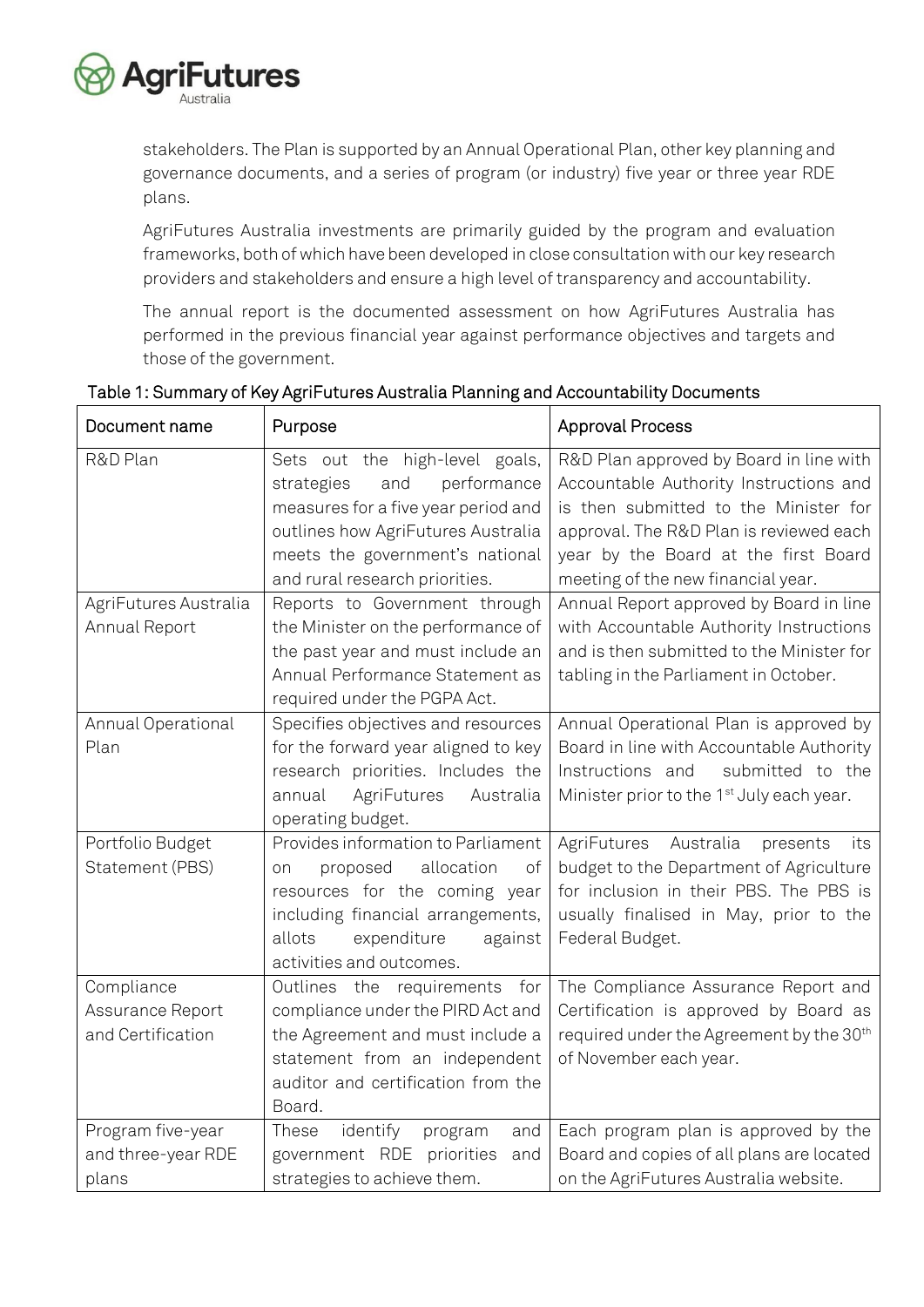

| Document name              | Purpose                               | <b>Approval Process</b>                                                     |
|----------------------------|---------------------------------------|-----------------------------------------------------------------------------|
| Science & Research         | The<br>government's                   | strategic AgriFutures Australia reports against                             |
| Priorities and Rural       |                                       | research priorities and rural RD&E   these priorities through its R&D Plan, |
| <b>RD&amp;E Priorities</b> |                                       | outline current critical RDE annual operational plan and annual             |
|                            | investment needs for the report.      |                                                                             |
|                            | agricultural, fisheries, forestry and |                                                                             |
|                            | food industry.                        |                                                                             |

# 6) About AgriFutures Australia

#### a) Vision

AgriFutures Australia's vision is to "grow the long-term prosperity of Australian rural industries".

#### b) Outcome

AgriFutures Australia's outcome is for "Increased knowledge that fosters sustainable, productive and profitable new and existing rural industries and furthers understanding of national rural issues through research and development in government-industry partnership".

#### c) Values

In delivering on our mission, AgriFutures Australia has the following key values for staff to abide by:

- i) **Connected** We are committed to remaining relevant to our industries, communities and stakeholders. We will do this by creating connections and opportunities for our organisation and our stakeholders
- ii) Future Thinking  $-$  We will think about tomorrow, every day. We will position ourselves at the forefront of information so we are on the cutting edge of decision being made about our industries future
- iii) Positive We are committed to making a positive contribution, every day. Our positivity will flow through the core of our organisation and will enhance the industries, communities and stakeholders that we are a part of
- iv)  $Real We$  are honest and transparent. We stand by our word and deliver against our commitments. We celebrate our successes and take ownership of our flaws.

# 7) Board Structure

#### a) Number of Directors

The Board consists of:

- seven non-executive Directors including a Chairperson; and
- one executive Director (the Managing Director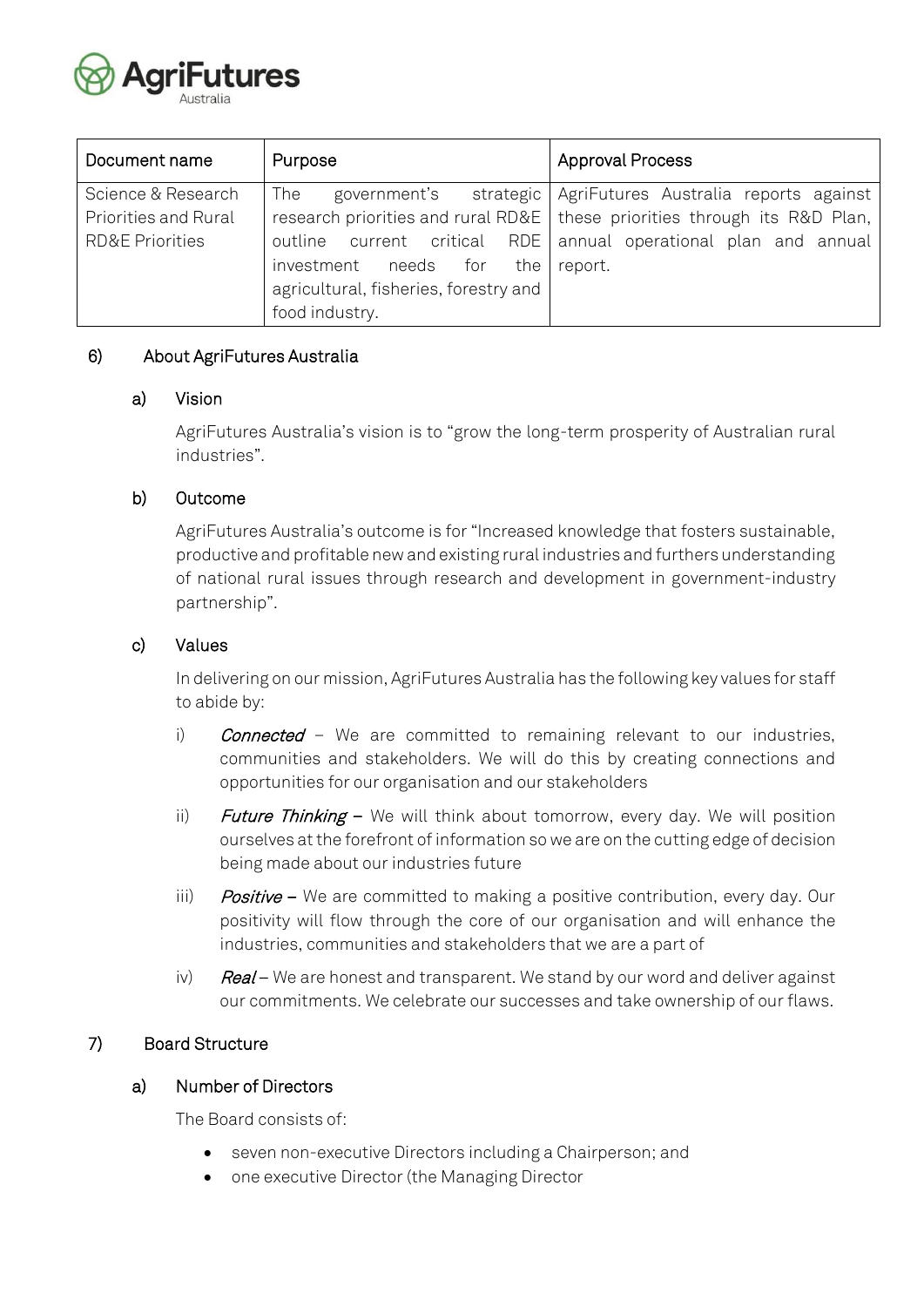

# b) Appointment and Termination of Directors

The Directors of AgriFutures Australia, other than the Managing Director, are appointed by the Minister for a term of three years. Directors are eligible for reappointment upon completion of each three year term in office.

The Minister has the authority to replace any director that resigns or retires from directorship. Any such appointee shall hold office for the balance of the term of the retiring Director.

The Chairperson and Deputy Chairperson are appointed by, and can be terminated by, the Minister. The Board Chairperson will recommend to the Minister a director for appointment as the Deputy Chairperson.

The Managing Director is appointed by AgriFutures Australia on such terms as determined by AgriFutures Australia.

#### c) Leave of absence

Under sections 71 and 82 of the PIRD Act:

- i) The Minister may grant leave of absence to the Chairperson on such terms and conditions as the Minister considers appropriate; and
- ii) The Chairperson may grant leave of absence to:
	- o a nominated Director on such terms and conditions as the Chairperson considers appropriate; and
	- o the Executive Director on such terms and conditions as are determined by AgriFutures Australia.

# d) Board Committees and Working Parties

The Board will establish committees and working parties to support it in its work and will ensure that these do not conflict with the Managing Director's delegated responsibilities.

Board Committees:

- i) will have a charter to define their role, life span, procedures, functions, and responsibilities; and
- ii) unless otherwise delegated, cannot make binding Board decisions or speak for the Board and only make recommendations to the Board.

The Board will establish and maintain an Audit Committee in line with the requirements of section 92 of the PGPA Act. The operations of the Audit Committee are guided by its Charter.

Committees and working parties generally may co-opt outside personnel from time to time in order to bring additional skills, experience or networks.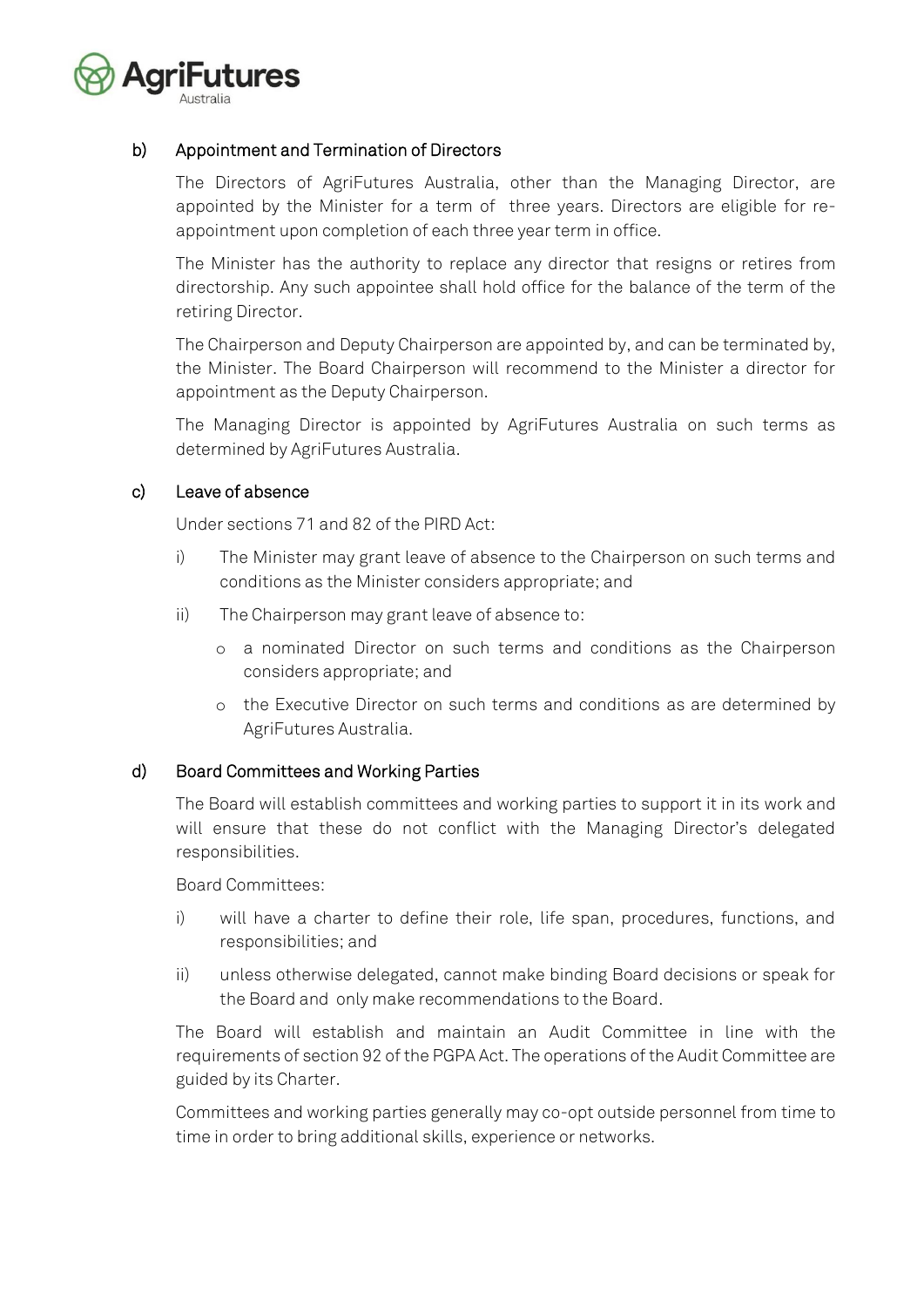

#### 8) Governance Structure and Framework

#### a) Overarching Governance Framework

| Management: "HOW"                                                         |
|---------------------------------------------------------------------------|
|                                                                           |
| AgriFutures Australia Governance, Compliance and Accountability Framework |
|                                                                           |

# Board Governance Charter:

- Role and Responsibilities
- Board Code of Conduct

• Planning and Accountability Framework

Corporate Governance:

• Board Performance

# Figure 1.0



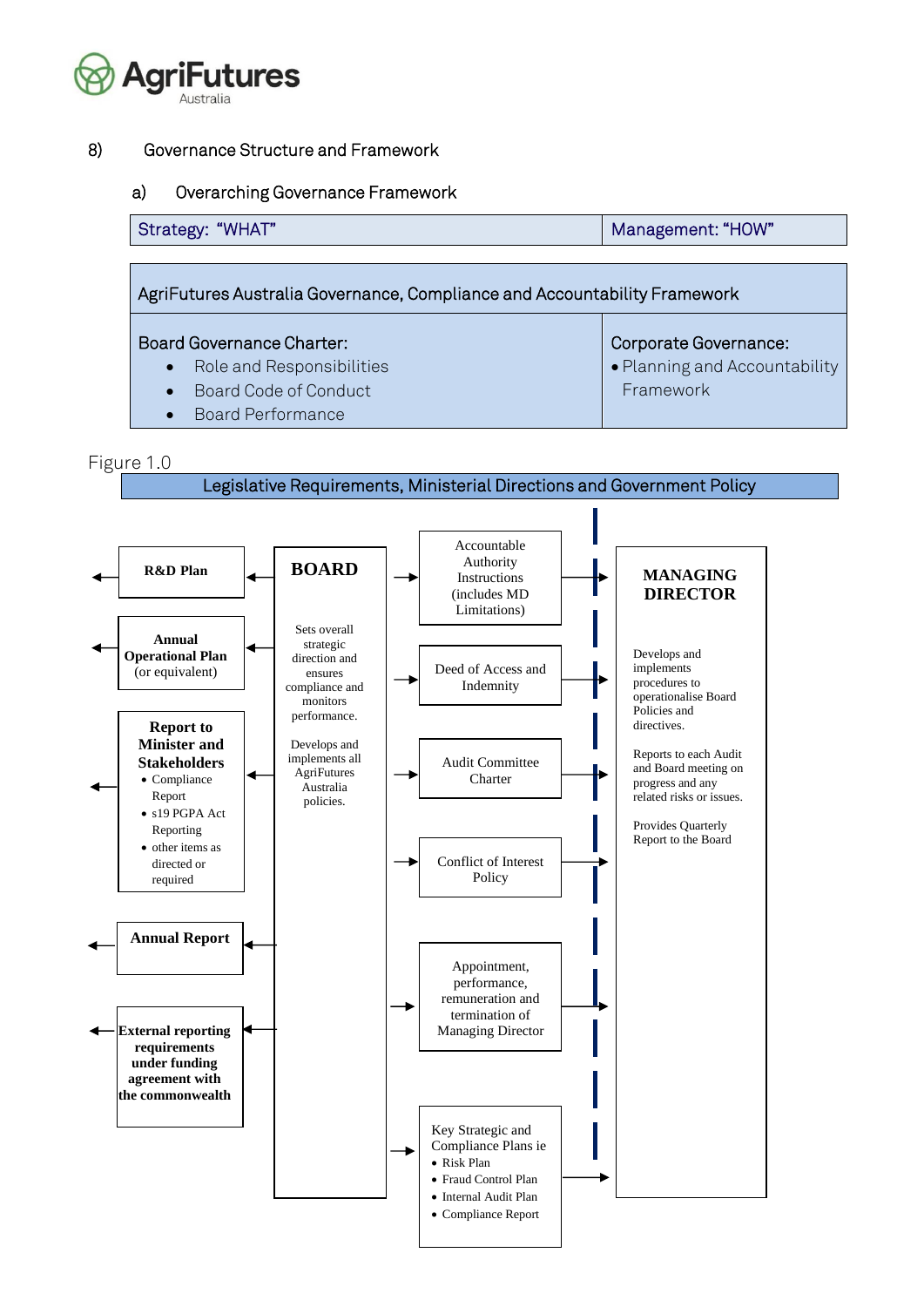

# b) Corporate Governance

The Board is committed to good corporate governance and is guided by better practice from agencies such as Australian Institute of Company Directors, the Australian National Audit Office and the Australian Securities Exchange.

The strategic role of the Board in corporate governance aligns with the Tricker model (figure 2.0).

Figure 2.0



Source: Robert I Tricker, *International Corporate Governance: Text Readings and Cases*, New York: Prentice Hall, 1994, p.149 (figure 2.0)

# c) Matters reserved for the Board

In accordance with good corporate governance practice, the Board has explicitly reserved for itself a number of functions listed within the Accountable Authority Instructions. The Board may amend this list of reserved functions at any time.

# d) Delegation by the Board

Section 90 of the PIRD Act allows the Board, by writing under its Common Seal, to delegate all or any of its powers under the Act (except its powers under section 81) to a committee; or a director; or an employee of AgriFutures Australia.

The AgriFutures Australia Board has delegated certain aspects of their powers to the Managing Director as outlined in the Accountable Authority Instructions.

The Schedule to the Accountable Authority Instructions outlines the circumstances where the Managing Director may delegate certain aspects of his or her powers to employees of the AgriFutures Australia.

Any matters or transactions outside the Accountable Authority Instructions must be referred to the Board for approval.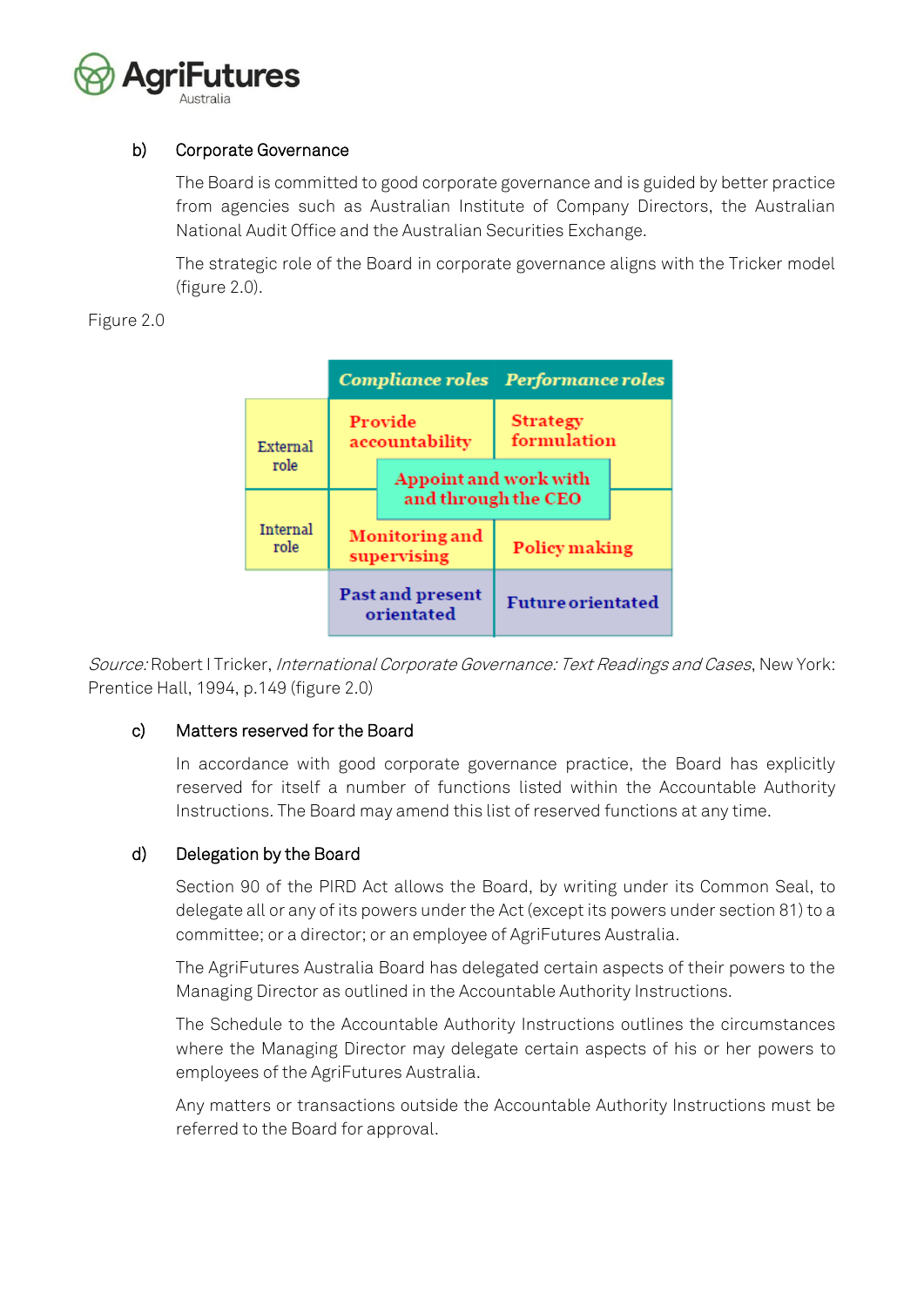

# e) Managing Director Limitations Policy

The Board has placed a series of limits to the delegated authority of the Managing Director. These are specified within the Accountable Authority Instructions.

# f) Financial Governance

The Board has a core duty to ensure the financial integrity and viability of AgriFutures Australia. Section 41 of the PGPA Act specifies that accounting records must be kept that properly explain and record its transactions and financial position. Accordingly the Board will:

- i) develop, review and monitor the implementation of governance level financial policies
- ii) provide guidance on budget parameters and priorities and approve the annual budget and financial plan including capital expenditure
- iii) approve expenditure outside budget parameters
- iv) review the compliance report annually
- v) review and approve the full year financial statements, reports and outcomes
- vi) receive and note the Audit Committees' annual plan and scheduled reports.

# g) Risk Management

The Board will identify and evaluate the principal risks faced by AgriFutures Australia and ensure that appropriate systems and processes are in place to avoid or mitigate these risks including the protection of intellectual capital. Accordingly the Board will:

- i) ensure that robust risk management policies and processes are developed and monitored addressing all areas of organisational risk
- ii) ensure that the organisation is progressing towards its strategic goals and objectives as established by the Board
- iii) ensure that suitable internal controls are in place and are enacted and monitored to ensure effective and efficient operation and management of the organisation's resources
- iv) ensure that the organisation is governed and managed in accordance with the provisions in the PIRD Act and its own policies
- v) ensure that proper accounting records are kept
- vi) ensure prompt investigation of any material shortfalls or breaches in compliance or risk management policies and processes.

# h) Fraud Control

Section 10 of the PGPA Rule 2014 sets out the minimum standards for detecting, preventing and managing the risk and incidents of fraud relating to AgriFutures Australia. Accordingly, the Board will ensure that: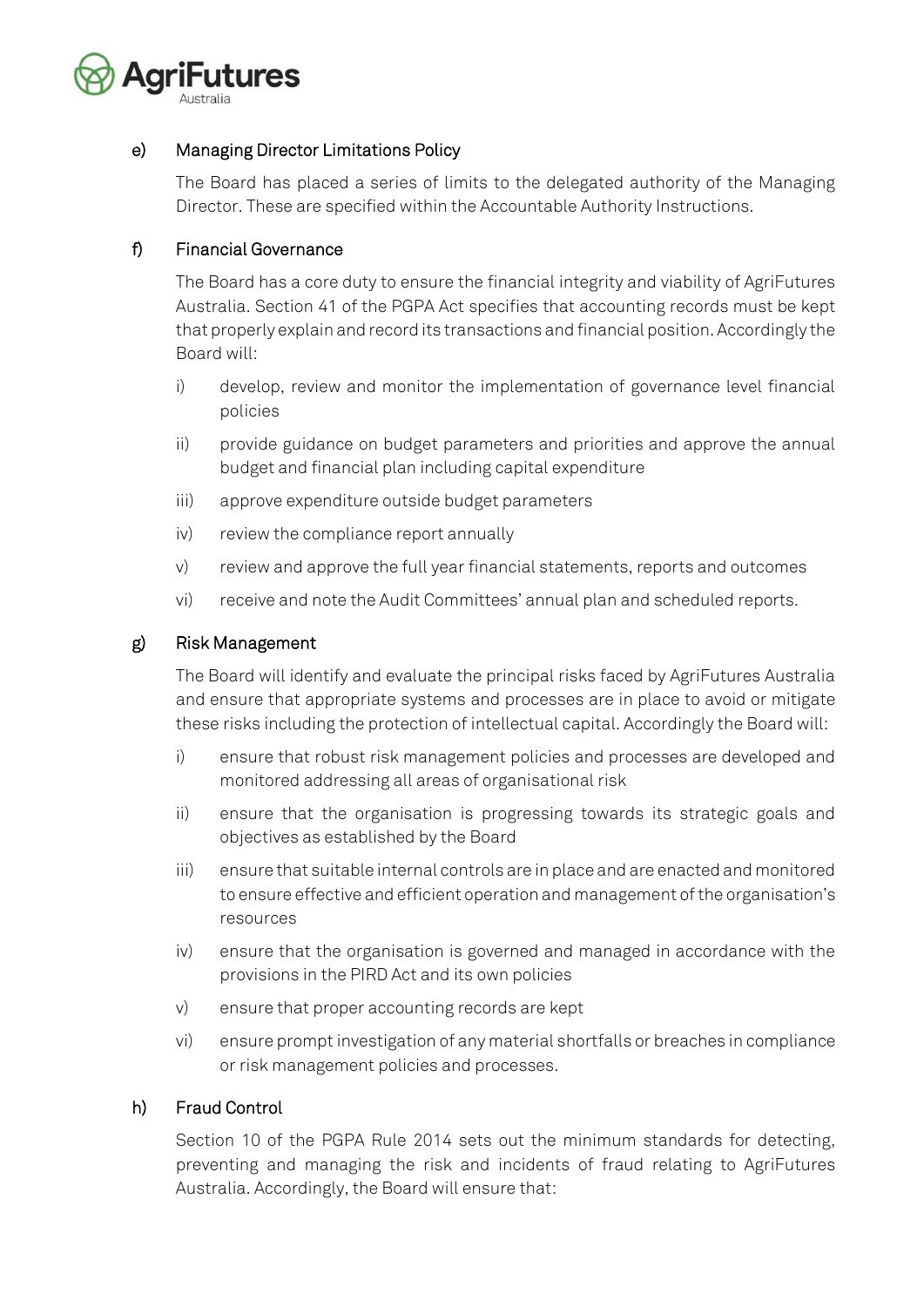

- i) risk assessments are conducted regularly and when there is a substantial change in the structure, functions or activities of AgriFutures Australia;
- ii) a Fraud Control Plan is developed after conducting risks assessments; and
- iii) effective fraud control systems and processes are in place to detect, prevent, manage, record and report incidents of fraud or suspected fraud and these are regularly monitored and reviewed.

The Board is required to keep the Minister informed of all relevant fraud control initiatives undertaken by AgriFutures Australia through the Annual Report by certifying that it is satisfied AgriFutures Australia has prepared a fraud risk assessment and a Fraud Control Plan, and has in place appropriate fraud prevention, detection, investigation, reporting and data collection procedures and processes.

The Managing Director is responsible for the implementation and on-going effectiveness of the Fraud Control Plan. The AgriFutures Australia Audit Committee supervises and monitors the implementation and effectiveness of this Plan and reports to the Board where required.

# i) Cross-Agency Governance

AgriFutures Australia ensures that the same high standards of commercial and contractual documentation and certainty are adhered to for all cross-agency collaboration activities, in line with better practice.

# 9) Roles and Responsibilities

#### a) The Board of Directors

The Board's role is to:

- i) set clear objectives and approve a clear strategy
- ii) monitor achievement of objectives of the organisation
- iii) clearly state the matters the Board wishes to reserve for itself
- iv) make decisions on matters the Board has reserved for itself in a timely manner and in a way that is consistent with AgriFutures Australia's business objectives
- v) publicly support the Managing Director's management of AgriFutures Australia and champion any major agreed changes for the organisation with the Minister, staff and other stakeholders
- vi) allow the Managing Director to make decisions of a management nature, subject to Board oversight and within agreed delegations
- vii) oversee the management of risk within AgriFutures Australia
- viii) play a major role in setting the tone and culture of the organisation
- ix) provide clear guidance on major issues, as required.

The Board may delegate aspects of its role to the Chairperson but remains accountable for the overall role.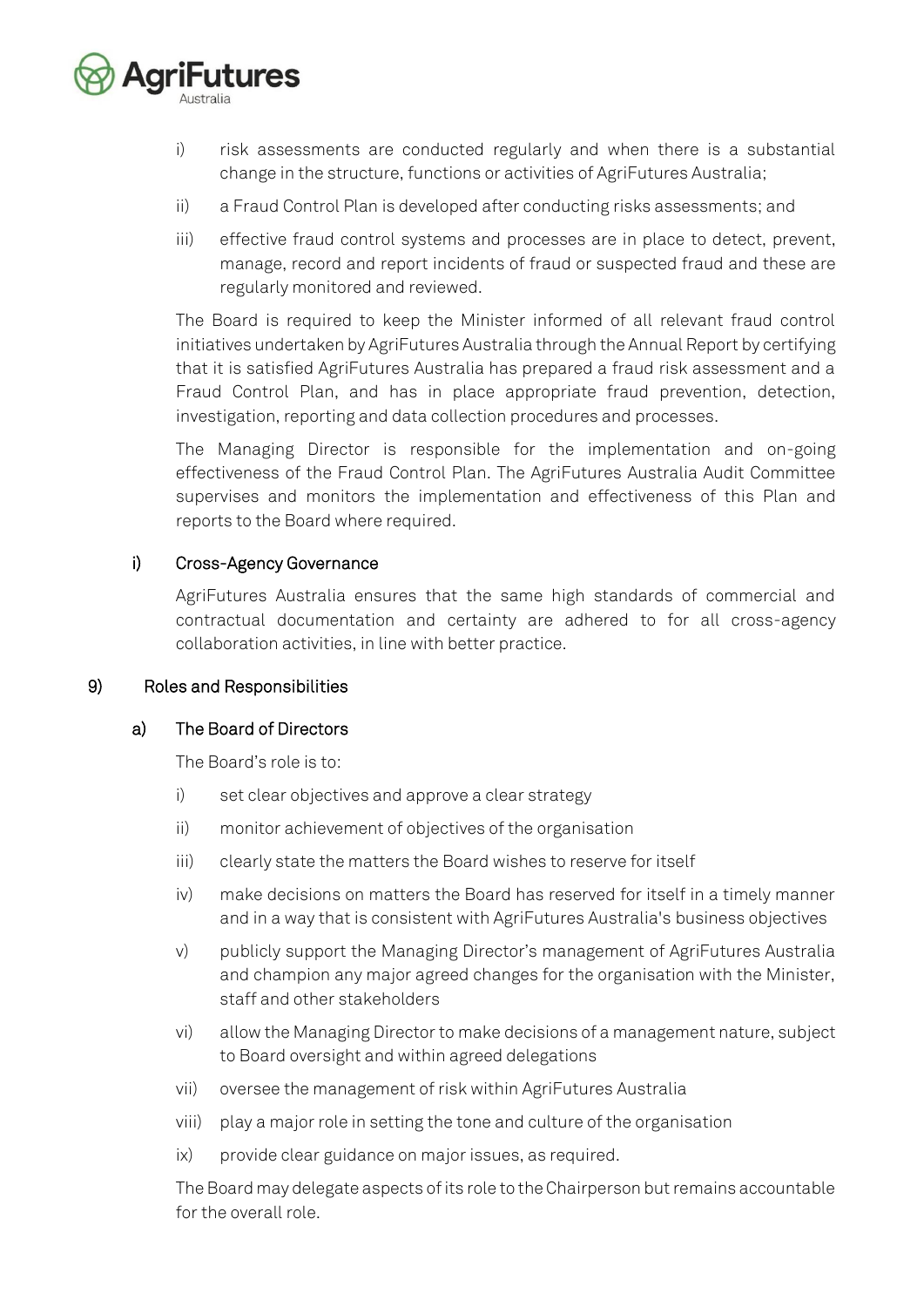

# b) The Chairperson

The Chairperson will:

- i) chair effective Board meetings and other relevant meetings and functions
- ii) provide leadership to the Board
- iii) facilitate a professional environment and open communication between the Board, its Committees and management to support an effective decision-making process
- iv) ensure that the strategic direction of AgriFutures Australia and governance matters as defined in the Board's policies are the focus at Board discussions
- v) ensure that stakeholder interests are accurately represented to Directors
- vi) ensure that all Board decisions are understood by Directors and accurately recorded.

The Chairperson may delegate aspects of the authority accompanying the position but remains accountable for the overall role.

# c) Deputy Chairperson

The Deputy Chairperson is to act as the Chairperson during any vacancy in the office of Chairperson or during any period when the Chairperson is unable to perform the duties of office, for any reason.

The Deputy Chairperson has, when acting as Chairperson, all the powers, duties, rights and entitlements of the Chairperson.

# d) Audit Committee Chairperson

The Audit Committee Chairperson will:

- i) chair effective Audit Committee meetings and provide leadership
- ii) facilitate a professional environment and open communication between the Committee and the Board, that supports effective decision-making
- iii) ensure that Audit Committee business aligns with and supports the Audit Committee Charter
- iv) ensure that all Committee decisions are understood by members and accurately recorded.

The role of the Audit Committee is outlined in more detail in the Audit Committee Charter.

# e) The Directors

Each Director will:

i) attend all Board meetings, field trips and related events of AgriFutures Australia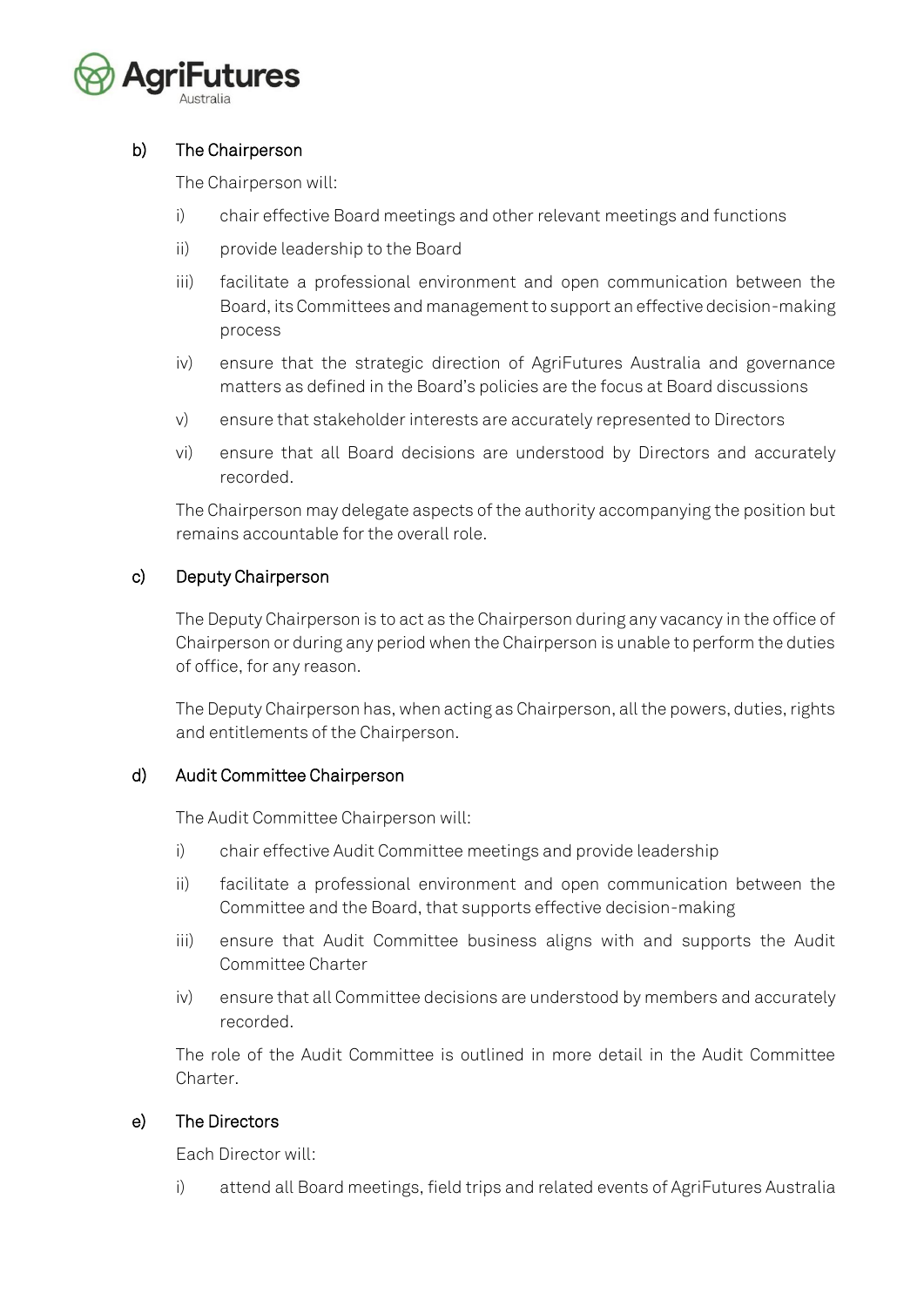

ii) advise the Chairperson and Managing Director when seeking leave of absence.

# f) Managing Director

The managing Director's role is to conduct the affairs of AgriFutures Australia as directed by the Board.

The Managing Director has the authority to undertake any action on behalf of AgriFutures Australia that is within AgriFutures Australia's legal authority, other than those matters that the Board has explicitly reserved for itself.

#### Delegation by the Managing Director

The Accountable Authority Instructions outlines the circumstances where the Managing Director may delegate certain aspects of his powers, by writing, to employees of AgriFutures Australia.

In the exercise of a power delegated by the Managing Director, the delegate is subject to the directions of the Managing Director.

The HR Delegations outline the delegations to staff for human resource management. There must also be at least one person capable of responding to Board concerns and requirements at a level necessary for effective governance.

An Acting Managing Director may be appointed by the Board in line with the requirements of Section 85 of the PIRD Act 1989.

# Emergency Managing Director Succession

The Board recognises that one of its major risks is the loss of key personnel, particularly its Managing Director. To this end the Managing Director will ensure that an emergency management regime is in place that can operate in the event of unexpected loss or absence of the Managing Director, for any reason.

# g) Executive Coordinator

The Executive Coordinator or equivalent is charged with providing the secretariat service for the Board.

The Executive Coordinator will be responsible for carrying out the administrative requirements of the Board.

#### h) Minister

The Minister has several powers under the PIRD Act in relation to AgriFutures Australia. The Minister may, but is not limited to:

i) approve the R&D Plan or direct AgriFutures Australia to vary its R&D Plan (section 20)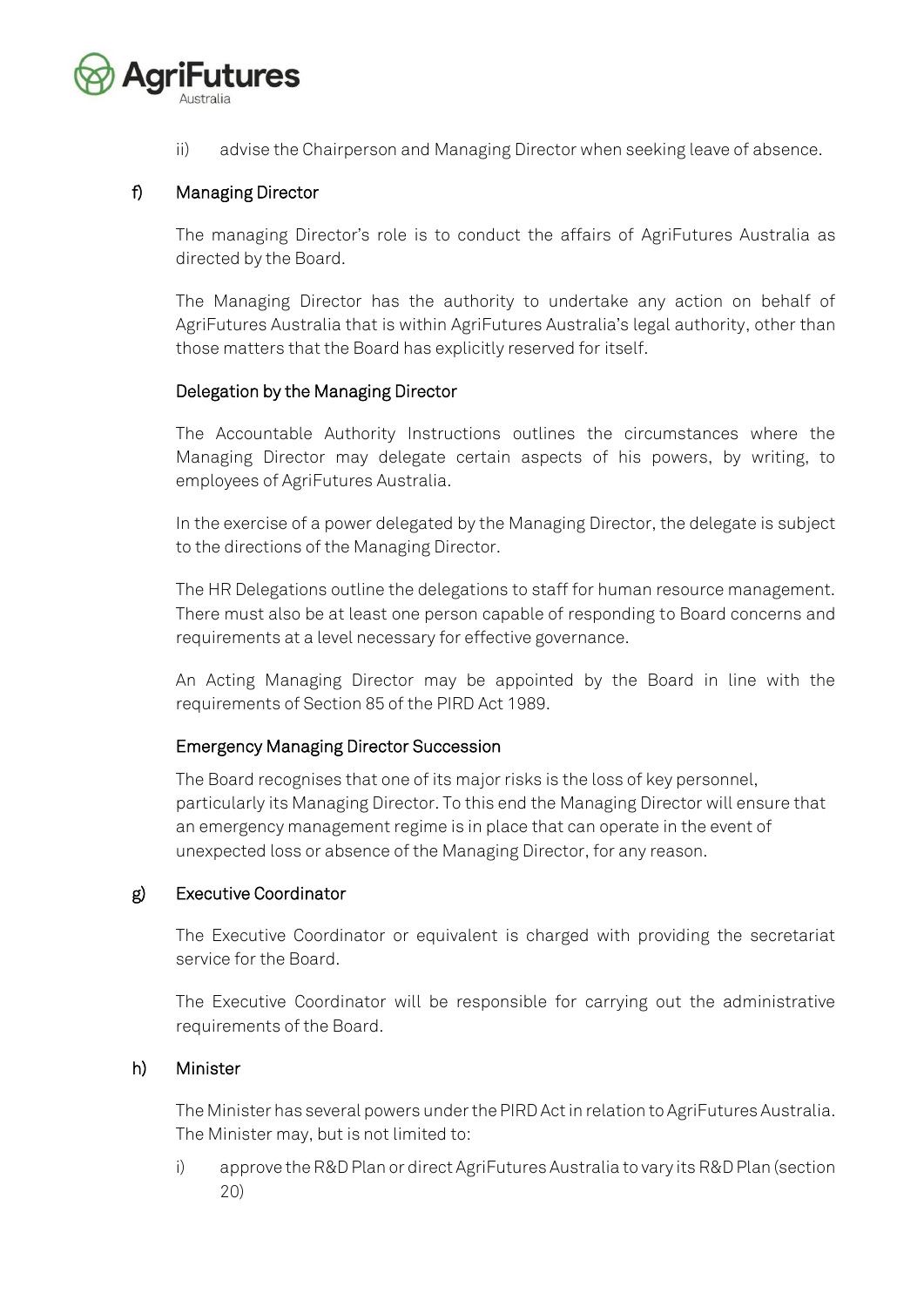

- ii) agree to the tabling of the AgriFutures Australia annual report in the Parliament (section 28)
- iii) appoints the Chairperson (section 17), Deputy Chairperson (section 74) and Directors (section 17)

The Minister also has the following powers under the PGPA Act:

- i) to request reports, documents and information from AgriFutures Australia into its operations and the operations of its subsidiaries (section 19)
- ii) to notify Directors of general policies of the Government that apply to AgriFutures Australia (section 22).

# 10) Policy Framework

In order for AgriFutures Australia to achieve its outcomes and objectives, it is fundamental to establish a sound planning and risk management framework that outlines responsibility for key governance and accountability matters.

The AgriFutures Australia's Policy Frameworkensures:

- all policies are developed, implemented and reviewed in accordance with the Policy Principles approved by the Board and set out below;
- that AgriFutures Australia's governance arrangements allow appropriate Board oversight of relevant policies whilst resting management responsibility with the AgriFutures Australia Executive.

The Policy Framework will be developed and maintained by management.

#### a) Policy Principles

The Policy Framework gives effect to AgriFutures Australia's corporate governance responsibilities in the area of policy. The key principles of this Framework are:

- i) There are two types of policies within AgriFutures Australia Strategic and Operational:
	- Strategic policies: are policies with a strategic focus
	- Operational policies: are policies relating to operational activities and describe how AgriFutures Australia's business will be carried out within the parameters of overarching policy and legislation.

The Board has reserved authority over all policies and will oversee, monitor and approve these as required.

- ii) Unless earlier review is required as a result of changes to legislation or other circumstances:
	- all policies contained within the Governance Handbook will be reviewed annually; and
	- all other policies will be reviewed every two years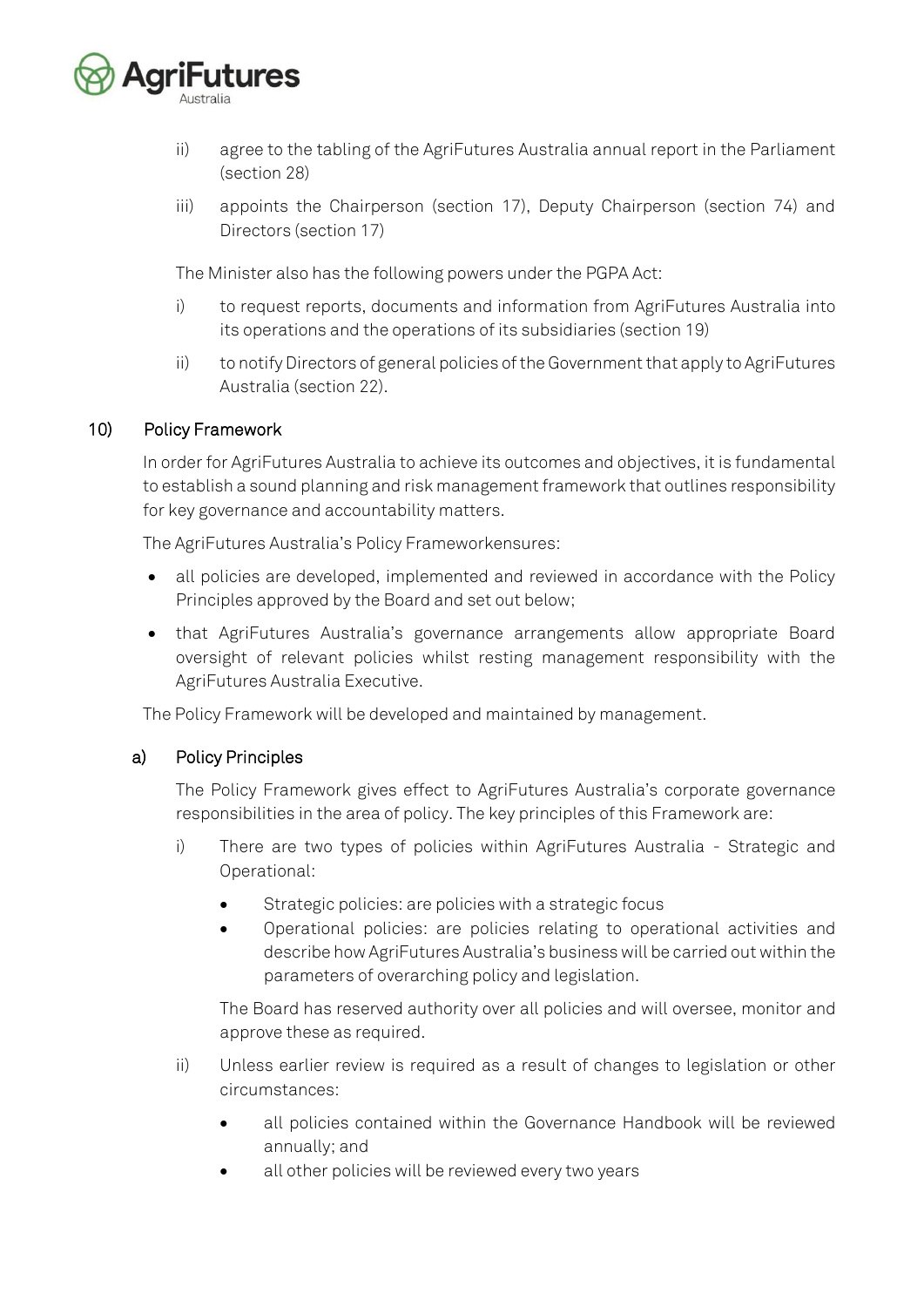

- iii) The Leadership Team will review all policies as scheduled, or before if required, and ensure they are updated in accordance with the AgriFutures Australia Policy Framework and Policy Template, before presentation to the Board for approval
- iv) Management will ensure appropriate strategies are developed and implemented to communicate new policies and ensure awareness and understanding of all current policies
- v) All policies, procedures and associated documentation will be maintained in a secure central policy database within the Electronic Document Records Management System

# b) Policy Reporting Framework

A policy Reporting Framework has been approved by the Board to monitor compliance with the Policy Framework and ensure appropriate triggers are in place for the Board to have closer oversight if and when required.

- i) An annual schedule of policy reviews is considered by the Audit Committee and then approved by the Board annually. It includes a list of all policies and plans that are due for review in the next financial year
- ii) Management will summarise any key issues in the annual policy review schedule and recommend any exceptions worthy of a first iteration review by the Audit Committee or Board
- iii) There is a standing agenda item at each Board and Audit Committee meeting called "Policy Reviews" which includes a section on progress or issues related to any policy reviews or policies under development
- iv) There is a standing agenda item at each Board meeting called "Managing Director's Report" that will include a section to alert Directors to any significant issues relating to any policy development or review
- v) There are two standing agenda items at each Audit Committee called "Internal Audit Progress" and "External Audit Progress" which include specific information regarding policy compliance and broader governance issues.

# 11) Conduct

#### a) Statement of Values

The Board is responsible for AgriFutures Australia's statement of values, which includes proper standards of behaviour as outlined in the Code of Conduct. The ethical standards outlined below are expected to be upheld by AgriFutures Australia Directors as well as employees, contractors and panel members.

# b) Code of Conduct

The Board has adopted the AgriFutures Australia Board Code of Conduct as amended from time to time. The Board Code of Conduct governs conduct of Directors, both individually and as a group. It is based on the AICD Code of Conduct and is designed to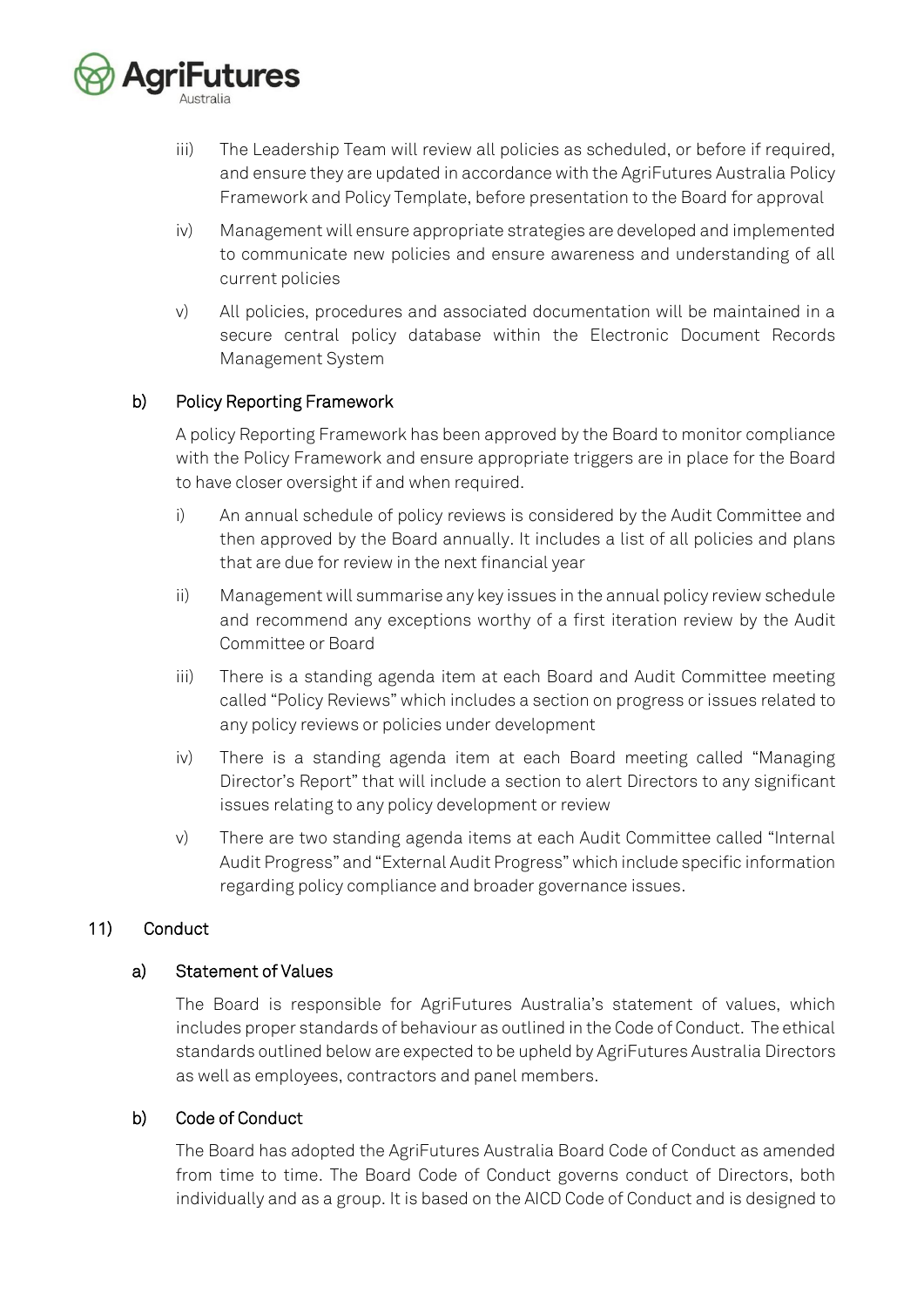

ensure that Directors observe high standards of behaviour in the context of their employment. .

The Board Code of Conduct requires each Director to:

- i) act honestly, in good faith and in the best interests of the AgriFutures Australia as a whole
- ii) use due care and diligence in fulfilling the functions of office and exercising the powers attached to that office
- iii) use the powers of office for a proper purpose, in the best interests of AgriFutures Australia as a whole
- iv) recognise that his/her primary responsibility is to AgriFutures Australia's key stakeholders, consisting of the Federal Government and the industries which provide funds
- v) not make improper use of information acquired as a director
- vi) not take improper advantage of his/her position of director
- vii) properly manage any conflict with the interests of AgriFutures Australia
- viii) excercise independence in judgement and actions and to take all reasonable steps to be satisfied as to the soundness of all decisions taken by the Board of **Directors**
- ix) protect the confidentiality of all confidential information received by him/her in the course of the exercise of directorial duties, ensure it remains the property of AgriFutures Australia and to not disclose it, or allow it to be disclosed, to any third party unless that disclosure has been authorised by AgriFutures Australiaor is required by law
- x) not engage in conduct likely to bring discredit upon AgriFutures Australia
- xi) not agree to be a referee for any stakeholder engaging with AgriFutures Australia
- xii) comply with the spirit, as well as the letter, of the law and with the principles of this Code at all times.

# c) Use of Information

A Director must not knowingly or recklessly make improper use of his/her position to gain any benefit or material advantage for themselves or any other person.

# d) Official Hospitality and Gifts

Directors are expected to be familiar with and comply with a number of AgriFutures Australia policies that support good governance, including the Official Hospitality and Gifts Policy.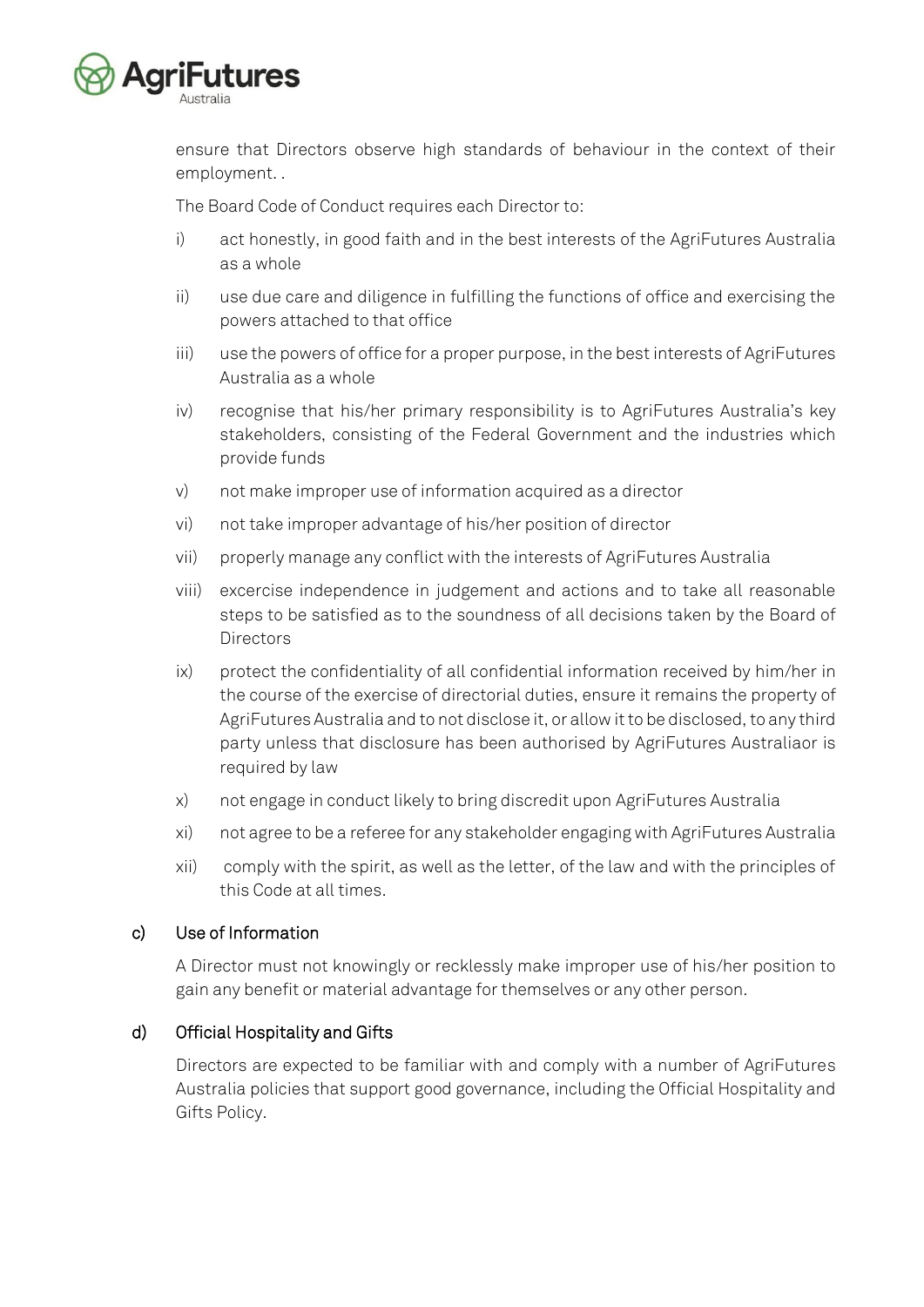

# e) Public comment and communications with third parties

All corporate or policy statements to the public shall be made by the Chairperson or Managing Director who may delegate aspects of this responsibility as appropriate in accordance with AgriFutures Australia policies.

Board papers and discussions at Board meetings are confidential. Directors are not authorised to disclose any confidential information they receive in their capacity as Directors to third parties except with the prior consent of the Board.

#### f) Access to Information and Records

The Board and Committees must be provided with the information they need to efficiently discharge their responsibilities. Board members shall have complete and open access to members of management and any relevant records following consultation with the Chairperson and the Managing Director. In addition, the Audit Committee has regular direct contact with the General Manager, Corporate.

Directors also have a statutory right to inspect the accounting records of AgriFutures Australia under section 41 of the PGPA Act.

AgriFutures Australia maintains a register for Requests to Access Records when applicable.

#### g) Conflict of Interest

The Board recognises the importance of having established procedures for recording and managing actual, potential or perceived conflicts of interest, including "material personal interests", for Directors in relation to AgriFutures Australia business.

In line with the requirements of the PIRD Act and the PGPA Act, the Board has adopted a Conflict of Interest Policy. The policy outlines the process and steps for AgriFutures Australia Officers to follow in relation to conflicts of interest but does not, in any way, negate the need for Directors to utilise their judgement and common sense when handling any conflicts of interest.

#### h) Related Party Transactions

AgriFutures Australia prepares its annual financial statements in accordance with the Department of Finance guidelines and the Australian Accounting Standards. The guidelines and standards require that the Directors of AgriFutures Australia, including the Managing Director, disclose the nature of any transaction that they, their spouse or relatives may have had with AgriFutures Australia. The AASB defines Related Party transactions to include any transactions by the Key Management Personnel, which includes Directors, Executive Director and senior staff and their close family members or a related entity. Consequently, transactions with related parties must be disclosed in the financial statements.

As part of this process, Directors are asked to provide a listing of any organisation they or their spouse or relatives, are a director of, or are in a position to control or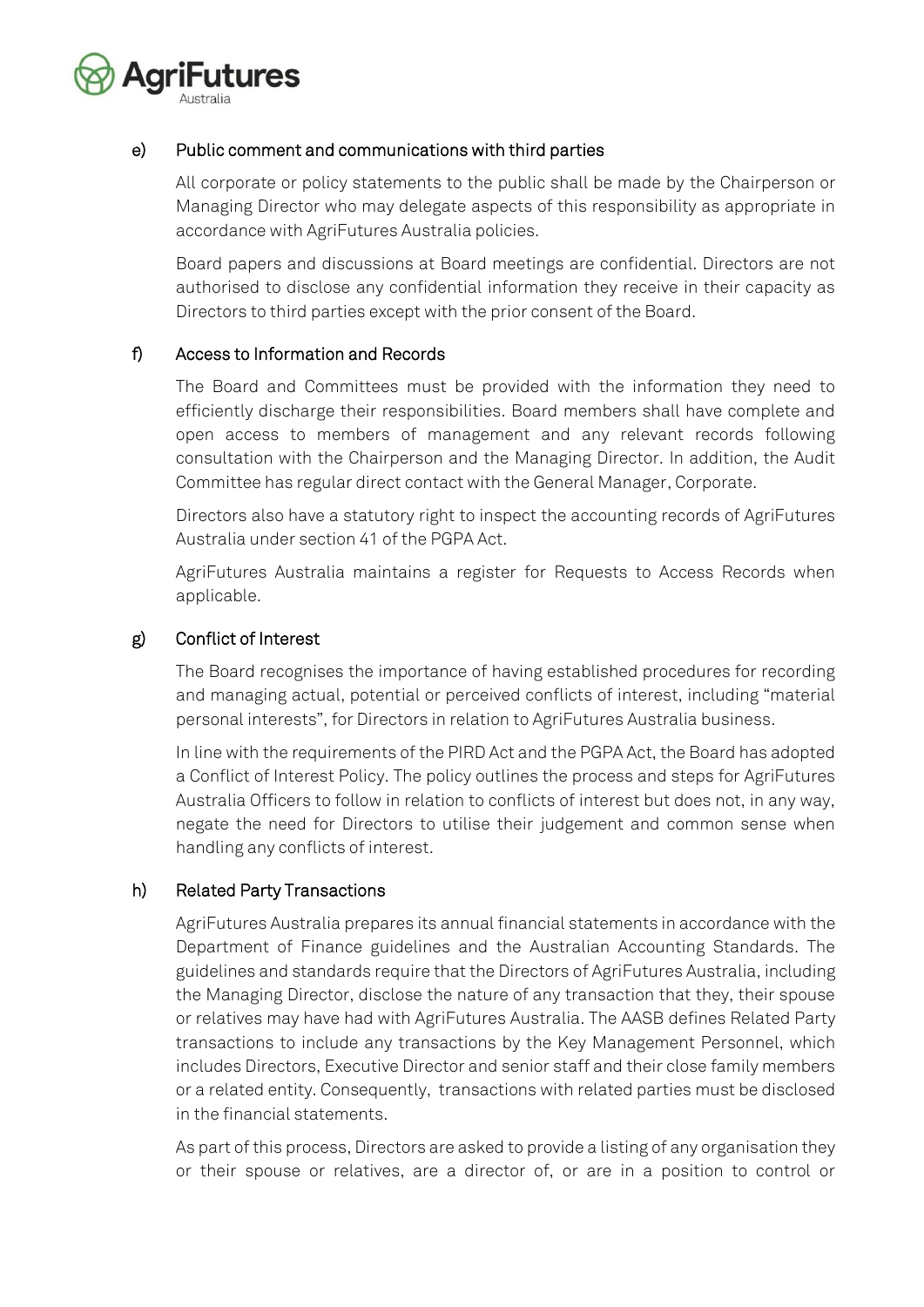

significantly influence, during the financial period for disclosure in the notes to the financial statements.

The Executive Coordinator coordinates this process and maintains a confidential Register of Directors Interests.

#### i) Directors' appointments to other Boards

Any Director may accept other Board appointments, as long as the appointment is not in conflict with AgriFutures Australia business, and does not detrimentally affect the Director's performance. All other appointments will be advised to the Board as required by the conflict of interest and disclosures process.

#### j) Independence

The Board ensures that it retains its independence from management by adopting appropriate structures and procedures. The roles and responsibilities of the Chairperson, Board and Managing Director are clearly articulated.

A non-executive Director is generally considered as being independent of the management of AgriFutures Australia.

#### 12) Director Remuneration and Travel

#### a) Remuneration

A Director, other than the Managing Director, is entitled to receive remuneration determined by the Remuneration Tribunal.

There are particular circumstances outlined in Section 7 of the Remuneration Tribunal Act that preclude individual Directors from receiving remuneration. It is incumbent upon Directors to notify AgriFutures Australia of any change in employment status and to advise that they are eligible to receive remuneration under the Remuneration Tribunal Act.

#### b) Superannuation

As statutory office holders, AgriFutures Australia Directors are eligible to join the relevant Public Sector Superannuation Scheme. AgriFutures Australia will make contributions on behalf of directors to this scheme or a complying fund of the Director's choice at the applicable rates required by law.

Under the Superannuation Guarantee (Administration) Act 1992, AgriFutures Australia is required to offer choice of superannuation fund to statutory office holders. Where a director does not nominate a choice of fund, AgriFutures Australia will use PSSAP as the default fund.

The Superannuation (Productivity Benefit) Act 1988 (PB Act) applies to AgriFutures Australia directors that are members of the CSS or PSS defined benefits schemes.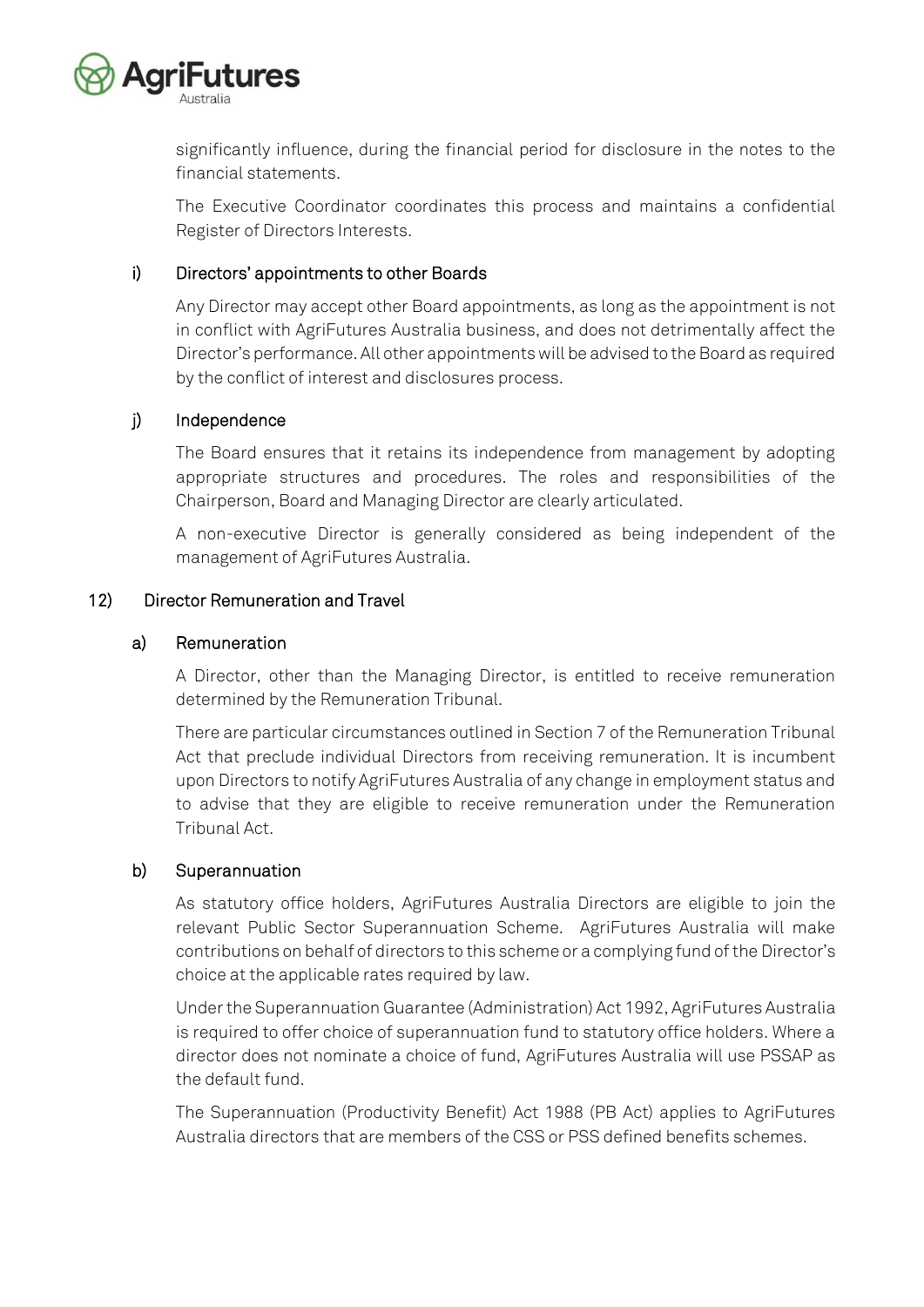

# c) Remuneration packaging

Directors have access to remuneration packaging as office-holders covered by the Remuneration Tribunal. A Director may elect either to take benefits in lieu of her or his fee or to take a combination of her or his fee and benefits. The General Manager, Corporate administers remuneration packaging for AgriFutures Australia staff and Directors.

Any election made by a Director for remuneration packaging must:

- i) be in accordance with AgriFutures Australia policies and procedures on remuneration packaging
- ii) be consistent with relevant taxation laws and rulings or guidelines applicable to remuneration packaging schemes issued by the Australian Taxation Office
- iii) not result in any cost to AgriFutures Australia and/or the Commonwealth (including in relation to any fringe benefits taxation) additional to the cost which would be incurred if benefits able to be taken as fees were taken as fees.

#### d) Audit Committee Remuneration

The Chairperson and members of the Audit Committee receive an additional fee per annum set by the Remuneration Tribunal.

#### e) Travel Policy

The Executive Coordinator manages all travel and related administrative arrangements for Directors. The following arrangements apply to AgriFutures Australia Directors travel arrangements:

# Conditions of Travel

- i) Directors are reimbursed actual expenses for all AgriFutures Australia related travel. All travel expenses must be reasonable and within the range prescribed by the Remuneration Tribunal for Tier 1 part-time statutory office holders.
- ii) Directors' conditions for travel and allowances are determined by the Remuneration Tribunal and are updated annually.
- iii) The AgriFutures Australia Board have changed directors' entitlements to travel allowance and class of travel as follows:
	- a. Directors do not receive a travel allowances and will be reimbursed actual work-related expenses for AgriFutures Australia business travel. Directors should use the overarching allowances prescribed by the Remuneration Tribunal (Tier 1) to validate the reasonableness of their actual expenses.
	- b. All Directors are entitled to fly business class
- iv) Updates and information relating to all Determinations is located on their website at: [http://www.remtribunal.gov.au.](http://www.remtribunal.gov.au/)

#### Accommodation

i) All accommodation is booked by AgriFutures Australia and will be at an appropriate standard.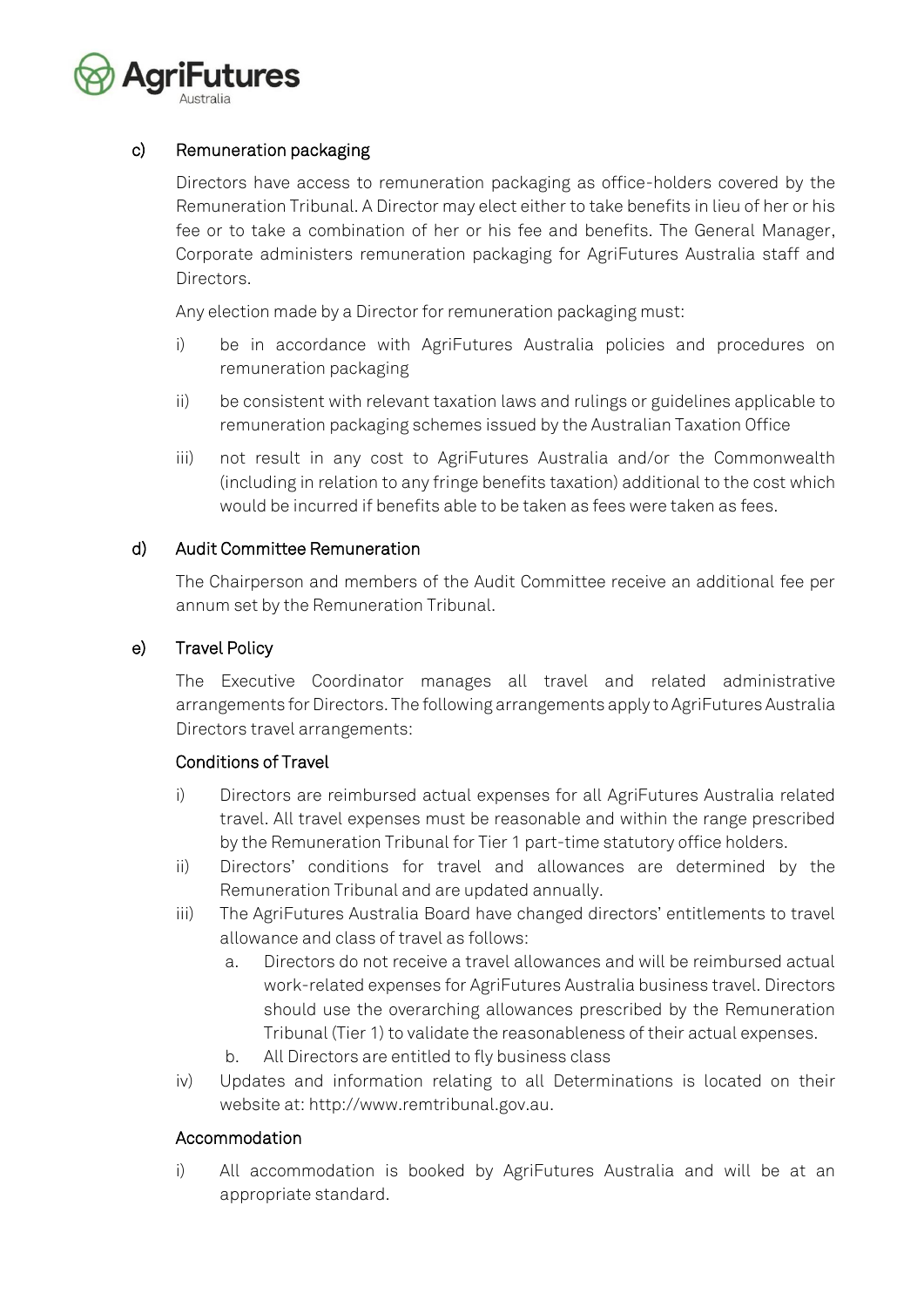

ii) The room rate, meal costs and reasonable incidental expenses can be charged back to the AgriFutures Australia account on check out.

# Car Hire and Taxi Services

- i) All directors are provided with Cabcharge cards or electronic vouchers and these should be used for all AgriFutures Australia related taxi travel.
- ii) In circumstances when car hire is more cost effective than taxi services, car hire can be booked by the Executive Coordinator and will be charged to the AgriFutures Australia account.

#### Corporate Travel or Representation

i) The Executive Coordinator will manage all travel and administrative arrangements for Directors' AgriFutures Australia related corporate travel or representation purposes.

#### Directors expense claims

- i) Directors are responsible for completing their expense claim forms and submitting to AgriFutures Australia along with copies of the relevant receipts. All claim forms should be sent to the Executive Coordinator.
- ii) Directors will be reimbursed for use of their private motor vehicle for AgriFutures Australia related travel in line with the remuneration tribunal determination.
- iii) Directors will be reimbursed for other work related travel expenses such as parking, tolls, telephone calls, etc and must provide a copy of the receipts with the relevant expense claim.

# Flight Club Memberships

i) Directors may be provided with membership to the Qantas Club or Virgin Lounge through corporate membership schemes where relevant.

# 13) Board Meetings

# a) Board Meetings

The Board will develop a one year forward agenda that regularly reviews progress towards the achievements of the R&D plan and strategic objectives, provides assurance that all relevant compliance requirements are addressed, and improves Board performance through education and a continuous focus on governance effectiveness.

# b) Audit Committee

The Board will establish and maintain an Audit Committee in line with the requirements of Section 45 of the PGPA Act. The operations of the Audit Committee are guided by the Audit Committee Charter as approved by the Board.

Appointment of members to the Audit Committee will coincide with the Board appointment process and would normally be considered at the first meeting of the new Board.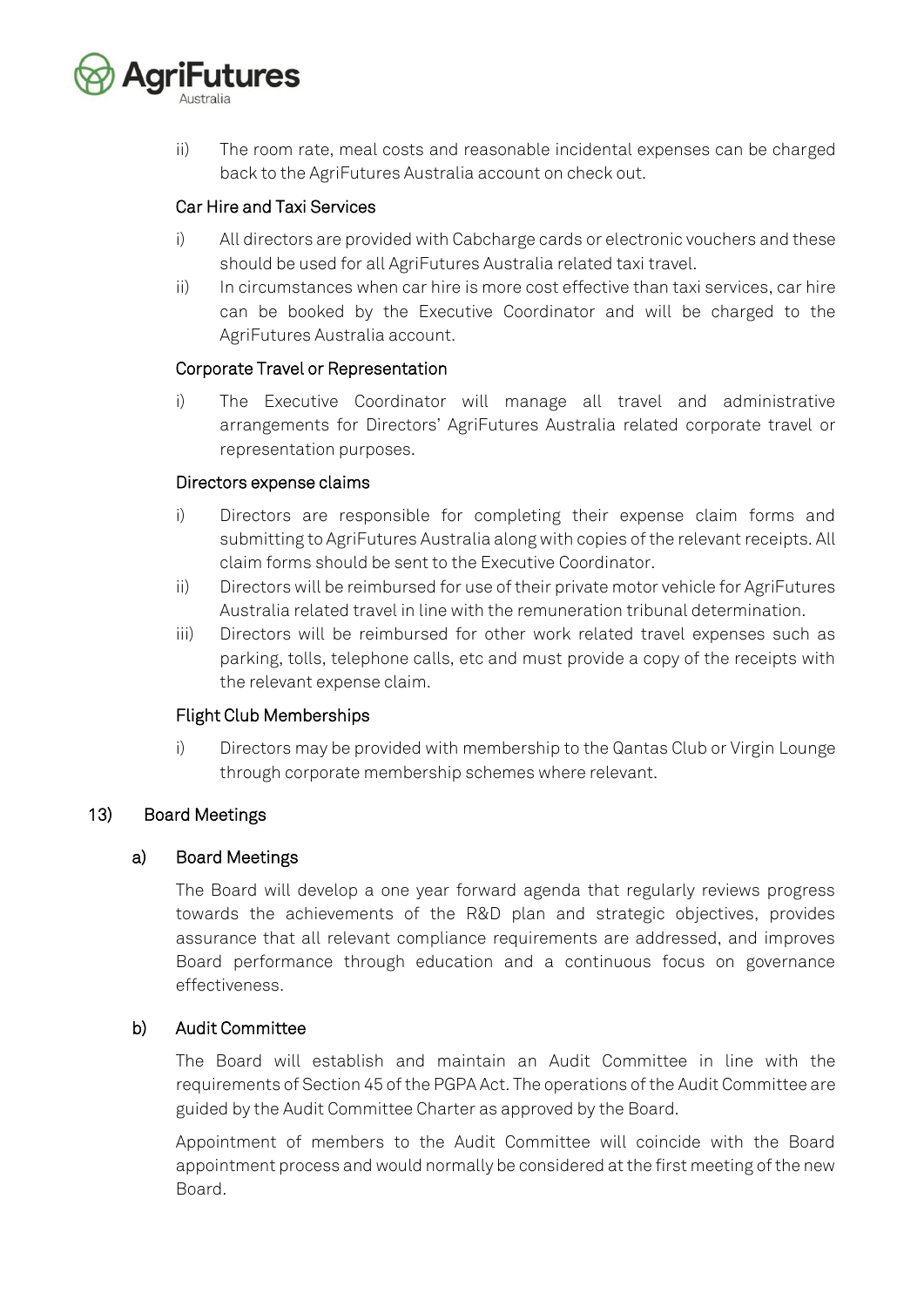

Directors can nominate to be on the Audit Committee. All nominations must be provided to the Board Chair in writing outlining the skills and capabilities of the director against the key areas of responsibility outlined in the Audit Charter.

The Board Chair will consider all nominations and put forward a summary report and recommendations to the Board.

Should a vacancy emerge on the Audit Committee, the Audit Committee Chair will consult with the Board Chair regarding the nomination and appointment process. If the vacancy is the Audit Committee Chair, the Board Chair will consult with the Board on the nomination and appointment process.

# c) Ad Hoc Committees

The Board may also delegate specific responsibilities to ad hoc committees from time to time.

# d) Frequency and timing of meeting

Section 47 of the PIRD Act provides that the Board must hold such meetings as is necessary for the efficient performance of its functions. The Chairperson may call a meeting at any time. The Chairperson must call a meeting if requested to do so in writing by a majority of the Directors.

The Board currently holds no less than four regular meetings each year. A schedule of Board briefings is developed annually which outlines a program of key sector and industry briefings for the Board and an outline of the planned field visits for the coming year.

The Board also holds specific sessions around most meetings to discuss strategic issues.

# e) Meeting agendas

The Chairperson and the Managing Director jointly maintain a 12 month rolling forward plan of items for consideration by the Board.

The Board Meeting agenda is developed by the Managing Director in consultation with the Chair.

The agenda is structured to ensure that each meeting focuses on the key objectives of AgriFutures Australia with agenda items grouped and prioritised accordingly. At the beginning of each meeting the Board agrees which agenda items the relevant staff will participate in at the meeting.

Each meeting concludes with a session to review the meeting and discuss its effectiveness, the quality of the papers and presentations, and any other related matters. This session will form part of the Agenda and be called "meeting review".

# f) Quorum and voting

A majority of Directors constitutes a quorum for a Board meeting (five Directors).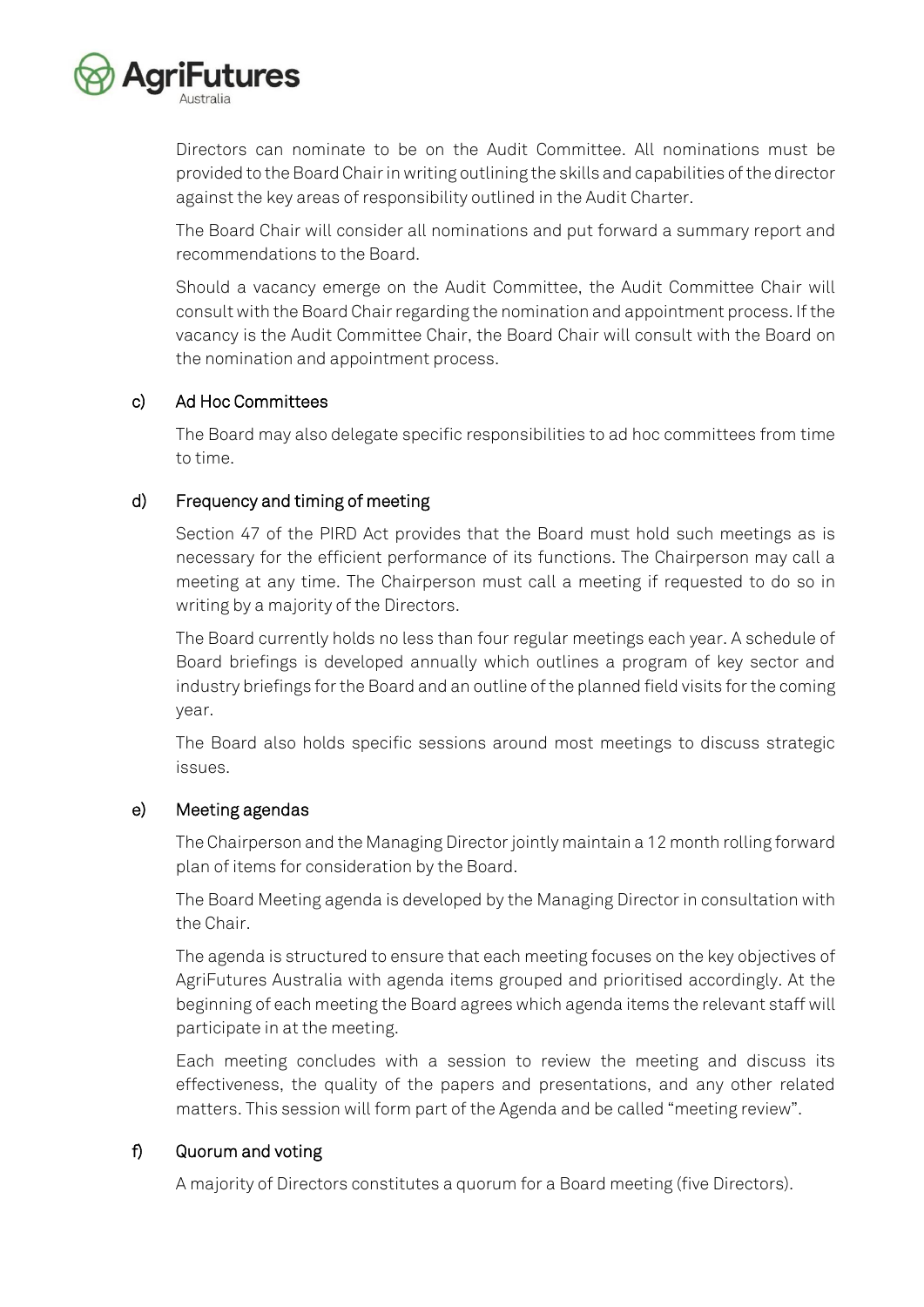

A question is to be decided by a majority of the votes of the Directors present and voting. The Chairperson presiding at the meeting has a deliberative vote and, if necessary, also a casting vote.

# g) Resolutions without meeting

Section 52 of the PIRD Act allows a Board resolution to be passed without a meeting if a majority of Directors indicate agreement with the resolution (Section 49 states that a majority of the Directors constitutes a quorum). The procedure for passing out of session resolutions is provided below:

- i) The Board Chairperson approves the request for an out of session paper prior to distribution to the Board
- ii) A copy of the request and proposed resolution must be sent to each Director
- iii) The Executive Coordinator distributes the out of session request by email, including a deadline for responses
- iv) Directors are requested to provide their response to the Executive Coordinator or equivalent on the proposed resolution by the required deadline
- v) If Directors provide comments with their responses, they will be copied to the Chairperson to establish the meaning of the comments (whether material or general commentary). The Chairperson will advise the Executive Coordinator if the comment should be included with the final confirmation email to Directors
- vi) Directors may request additional information or raise any issues with the Chairperson who should ensure that Directors are satisfied with the information provided for the purpose of reaching a considered decision
- vii) The resolution is deemed passed if each of a majority of the Directors eligible to vote on that resolution email their approval with the required documentation to the Executive Coordinator by the required deadline
- viii) For the purposes of this procedure, a Director is not eligible to vote on a resolution if the resolution relates to a matter in which the Director has a material personal interest and direct or indirect pecuniary interest
- ix) The deadline is the deemed date that the out of session resolution is passed, or the date that the majority of responses have been received, whichever happens first
- x) The Executive Coordinator prepares a report for the following Board meeting so that the resolution can be incorporated into the minutes of the next Board meeting
- xi) The Executive Coordinator maintains a file for all Board out of session business.

# h) Participation by video or telephone

With the consent of the other Directors, a Director may participate in a Board Meeting by video or telephone. Directors participating in meetings in this manner are taken to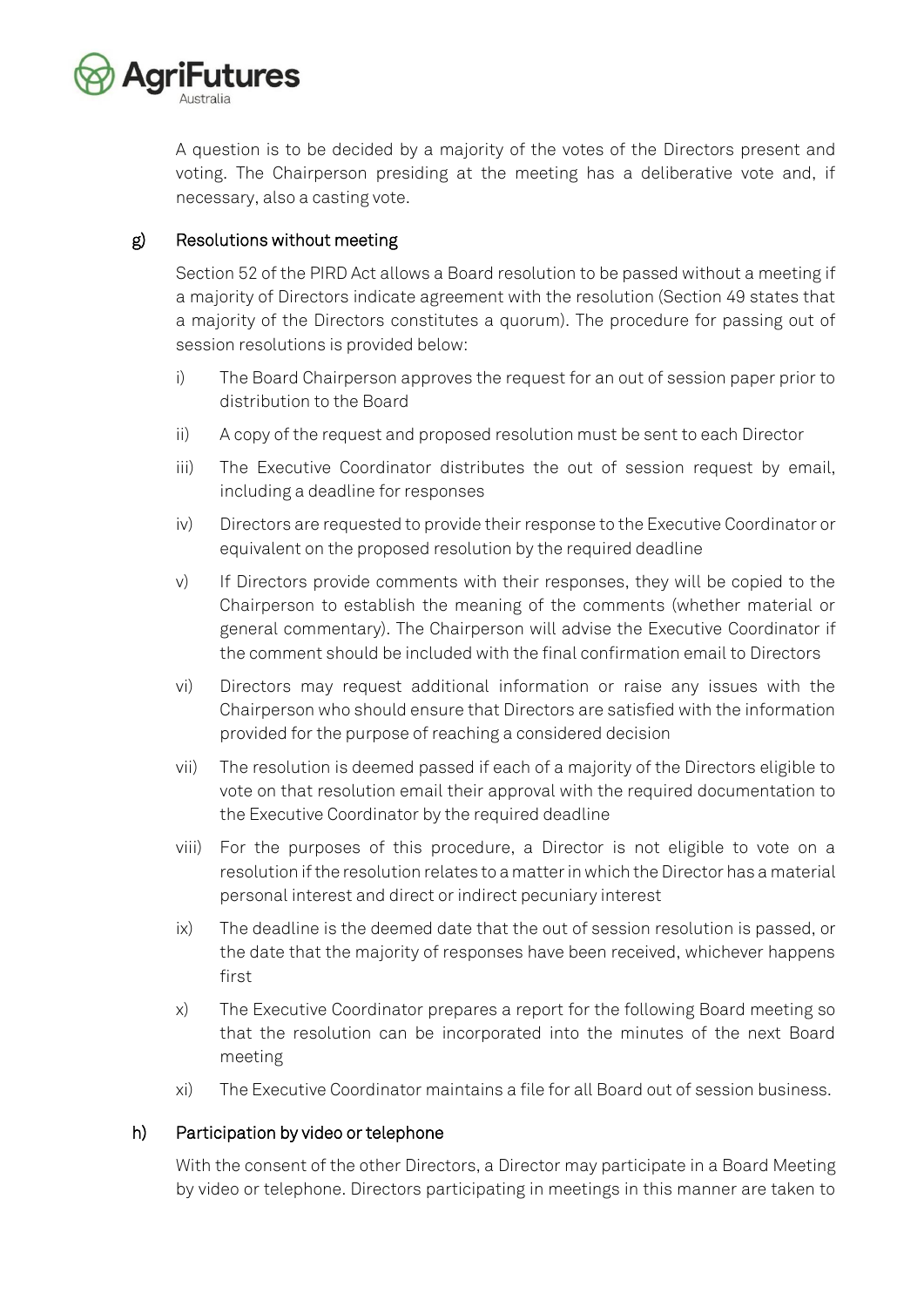

be present at the meeting. Board Meetings are to be held face-to-face, unless unforeseen circumstances prevent personal attendance.

# i) Minutes and matters arising

The Executive Coordinator, or delegate, is responsible for taking minutes of each Board and Audit Committee meeting. The draft minutes will be provided to the Chairperson within a week of the meeting. Management is authorised to act on draft minutes of Board Meetings once the minutes have been cleared by the Chairperson and the Managing Director.

The Executive Coordinator is also responsible for preparing a report to each Board Meeting, on completed and outstanding actions arising from the previous meetings.

The Executive Coordinator is responsible for maintaining the file with the signed and approved minutes from each Board Meeting.

# j) Records and Security

All Directors are provided with an AgriFutures Australia email account when they are appointed. All Board papers will be provided electronically via the Board of Directors online information portal. All directors must sign the AgriFutures Australia ICT Acceptable Use Form before access to any AgriFutures Australia systems can be provided.

Key points for directors:

- i) Directors are expected to maintain all AgriFutures Australia equipment and records in a secure manner; and
- ii) The General Manager, Corporate must be notified immediately if any records are misplaced or lost.

# k) Board papers

The Executive Coordinator arranges for Board papers to be sent to Directors a minimum of five working days before each Board meeting.

The Managing Director clears all Board papers, except those papers prepared by the General Manager, Corporateor Executive Coordinator on behalf of the Chairperson (these would usually be papers relating to the Managing Director's remuneration and performance).

# l) Managing Director's report

There is a standing agenda item for each Board meeting where the Managing Director provides a report on key issues and activities that he or she has participated in since the last meeting. This report will also include any emerging risks and any triggers or significant issues associated with the review of any policies.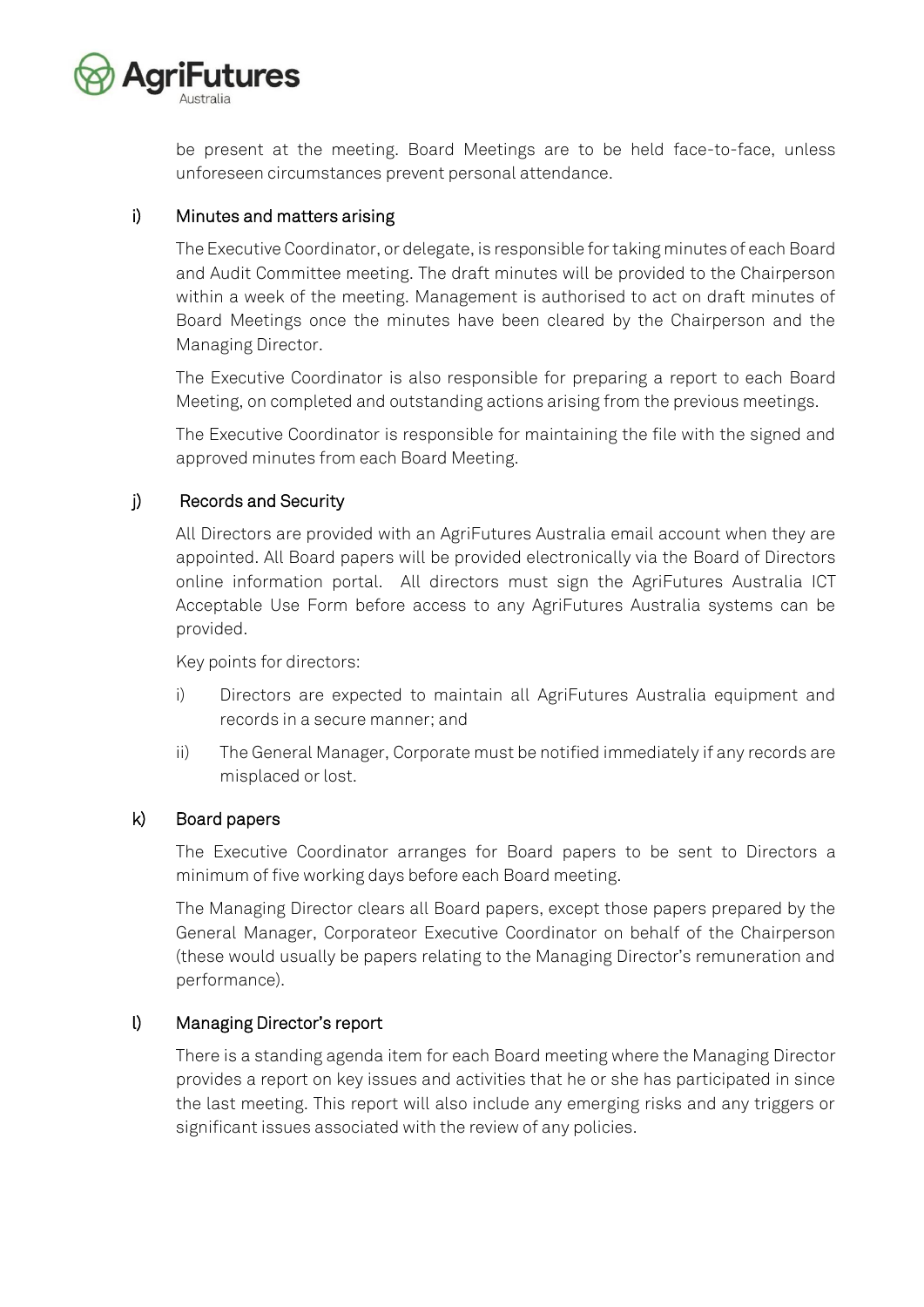

#### m) Operational reports

The Board has a duty to oversee and monitor the performance of the operational aspects of AgriFutures Australia.

The Managing Director will report to the Board on the performance of AgriFutures Australia at a frequency and to a standard specified by the board. Current reporting is a standing agenda item at each Board meeting.

All such reporting should be targeted on performance outcomes at the level of the Board's interests and duties rather than a description of management actions.

# n) Audit Committee reports

There is a standing agenda item for each board meeting where the Chair of the Audit Committee provides a verbal report on the key items discussed at the previous meeting.

A copy of the minutes from each audit committee meeting is available on the Board of Directors Online Information Portal.

#### 14) Indemnities and Insurance

#### a) Deed of Access and Indemnities

Section 61 of the PGPA Act allows AgriFutures Australia to indemnify Directors, subject to certain limitations.

Section 62 of the PGPA Act allows AgriFutures Australia to arrange insurance for Directors, subject to certain limitations regarding wilful breach of duty or contravention of sections 27 or 28 of the PGPA Act.

AgriFutures Australia maintains a Register for Indemnities.

# b) General Insurance

AgriFutures Australia maintains adequate levels of insurance cover for workers compensation, theft, fire, storm, and tempest damage to AgriFutures Australia property and personnel.

The adequacy and appropriateness of AgriFutures Australia's insurance arrangements is considered on an annual basis by the Audit Committee.

#### c) Directors and Officers Insurance

AgriFutures Australia maintains appropriate Directors and Officers Insurance for Directors and Officers.

AgriFutures Australia maintains a Register of Comcover Notifications.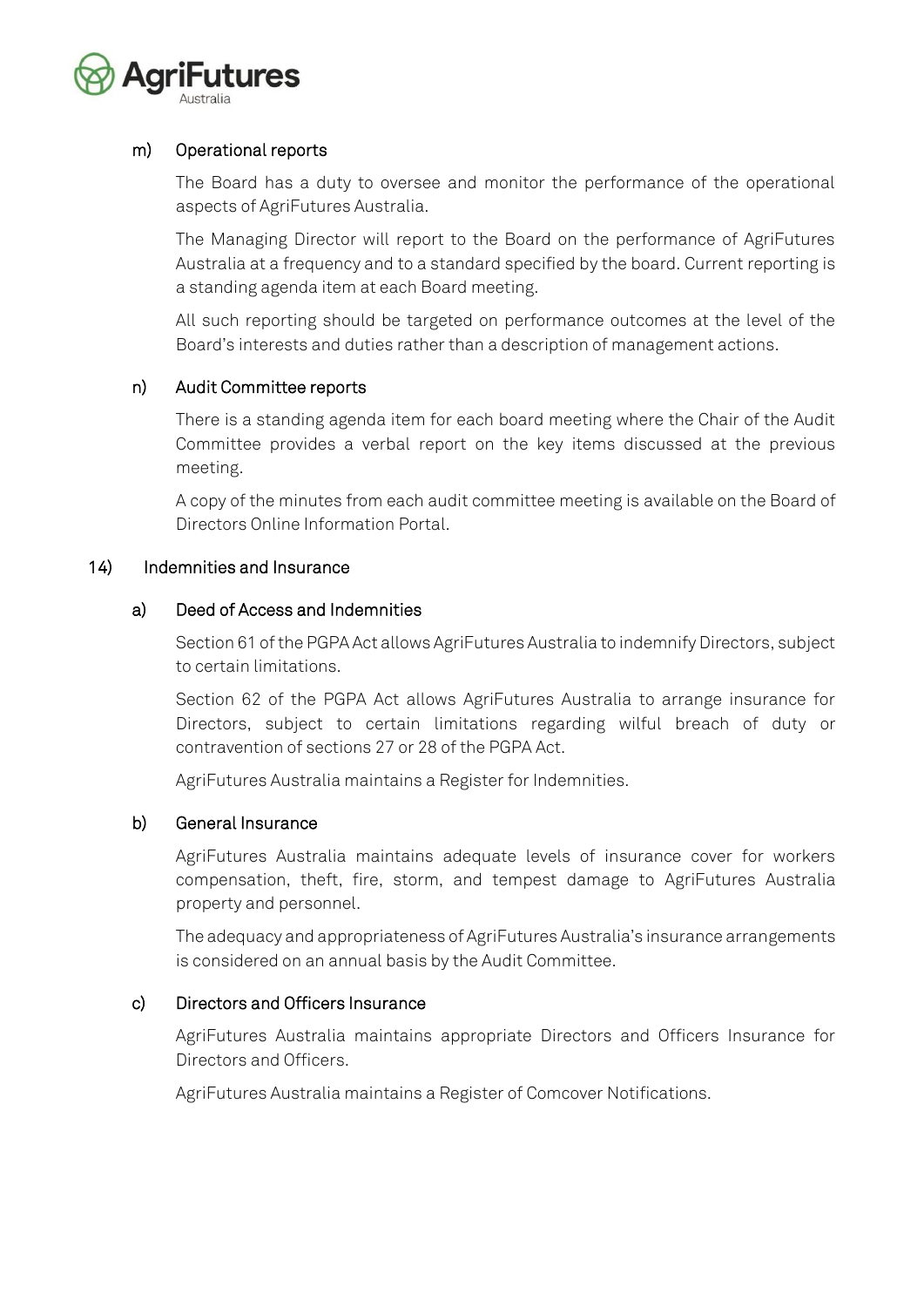

# d) Private Plated Vehicles

It is the responsibility of each person who is undertaking AgriFutures Australia official travel to ensure that when travelling in a Private Plated Vehicle, that the vehicle is registered and insured.

#### 15) Monitoring Performance

#### a) Board Performance

At least once during each Board term, the Board will carry out an evaluation of: the performance of:

- the Board and its responsibilities;
- the Chairperson; and
- all individual Directors.

The evaluation consists of both peer and self assessment. An external consultant may also be engaged on terms agreed by the Board to assist with the Board performance review.

The Executive Coordinator coordinates the performance review process on behalf of the Board Chairperson.

#### b) Audit Committee Performance

The Audit Committee will also undertake a performance review once in each Committee term, in line with the requirements outlined in the Audit Committee Charter.

The Executive Coordinator organises the performance review process on behalf of the Audit Committee Chairperson.

# c) Managing Director Performance

AgriFutures Australia's performance framework supports high levels of organisational and individual performance.

A set of key deliverables/objectives will be developed by the Managing Director for inclusion in a performance agreement. The key deliverables will be linked to those identified in AgriFutures Australia's R&D and annual operational plans and will be formally approved by the Board each July.

The Managing Director's key deliverables cascade down to the Leadership Team and other employees to ensure an appropriate level of organisational alignment and purpose.

The Managing Director's performance will be continuously assessed by the Board against achievement of the agreed key deliverables and compliance with Board policies. The Board will provide regular performance feedback to the Managing Director.

There will be an informal mid-term performance review half way through the performance cycle and a formal annual review of the Managing Director's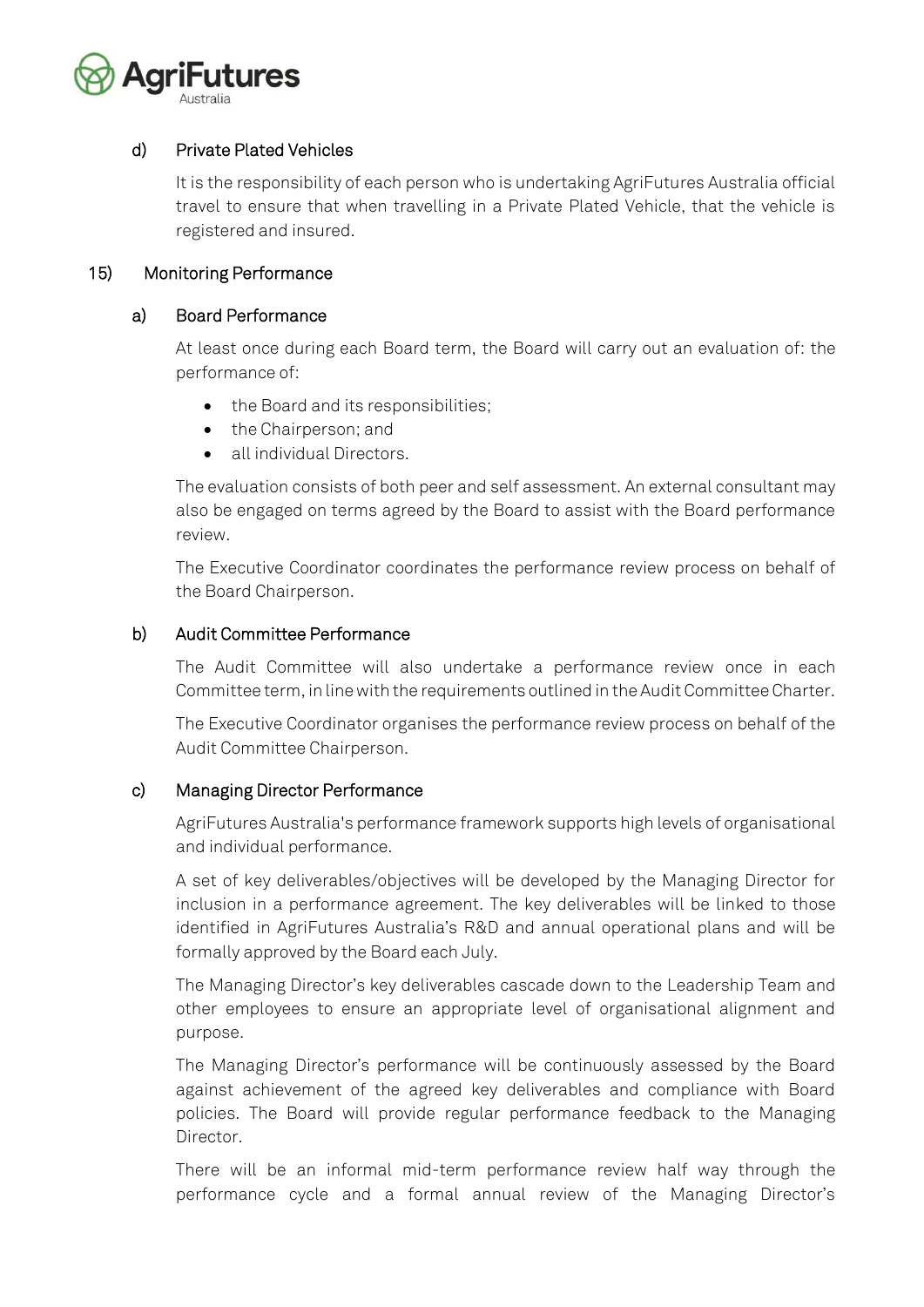

performance. The timing, format and process for this will be agreed between the Managing Director and the Board at the beginning of each performance monitoring period.

#### 16) Induction

AgriFutures Australia will provide a comprehensive induction program including a detailed induction pack for new Directors to assist them in fulfilling their duties and responsibilities. The induction pack will include information about AgriFutures Australia and stakeholders, in particular the government and rural industries partnerships. The program will include face to face structured sessions with key personnel and a post induction follow up to ensure Directors are well prepared for their appointment.

Directors are expected to keep themselves abreast of changes and trends in the business and in AgriFutures Australia's operating environment.

When new Directors or a new Chair join the AgriFutures Board, they will be required to sign a deed of access and indemnity as part of their induction process.

# 17) Professional Development and Training

The Board's value-adding role requires that the Board as a whole and all Directors have access to professional development directly relevant to their role and duties as a AgriFutures Australia director.

- a) AgriFutures Australia will make every reasonable effort to facilitate professional development and training for all Directors to maximise their value-adding contribution to the organisation
- b) Audit Committee members may have more specific development or training requirements
- c) An annual budget will be allocated each year for Directors professional development and training
- d) Development or training activities must have a clear linkage and benefit to AgriFutures Australia business. Examples of development might include subscription to the Australian Farm Institute Journal or AICD, attendance at an AICD course, or contribution to attendance at the annual AICD conference
- e) Directors must prepare a business case supporting any professional development or training request
- f) The Chairperson considers each application on a case by case basis and will provide all relevant documentation to the Executive Coordinator for action and filing
- g) The Board are also provided with ongoing briefings on sector or industry specific matters and participate in an annual field visit.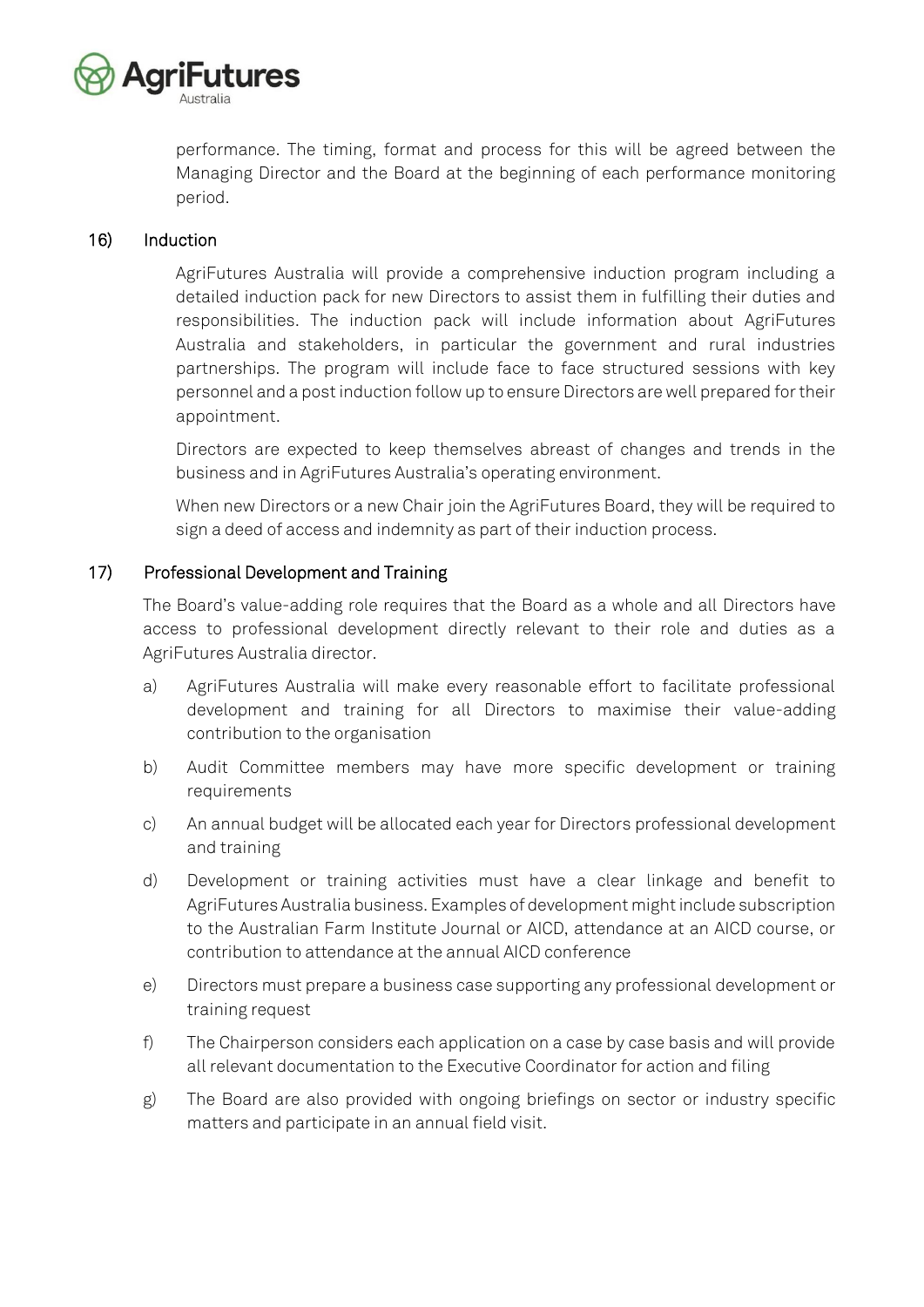

#### 18) Independent Professional Advice

The Board collectively and each Director individually may (subject to the following provision) take, at AgriFutures Australia's expense, such independent professional advice as is considered necessary to discharge their duties and responsibilities.

Board Committees are also authorised by their Charters to obtain independent advice where they consider it appropriate.

Individual Board members seeking independent professional advice must obtain the approval of the Chairperson (which may not be unreasonably withheld) and the advice received will be made available to all Board members as appropriate.

#### 19) Common Seal

In accordance with the section 10 of the PIRD Act, AgriFutures Australia has a common seal. The seal is held in the custody of the Executive Coordinator and is only affixed in accordance with a resolution of the Board.

Every instrument to which the Common Seal is affixed will be signed by the Chairperson and at least one other Director.

The two key uses for the common seal are for the Accountable Authority Instructions and the Deed of Access and Indemnity.

The Executive Coordinator maintains the register of the Common Seal's use. The register includes: date of use of the seal, particulars of the document sealed, and names of the person who signed and the witness.

#### 20) RD&E Program and Evaluation Framework

The RD&E Plan outlines the Monitoring, Evaluation, Reporting and Improvement (MERI) Framework for AgriFutures Australia's various areas of business.

The MERI Framework complements the RD&E Plan and supports:

- AgriFutures Australia's planning, performance and accountability requirements under the PGPA Act and Agreement
- AgriFutures Australia's Program Framework.

Outputs and performance impacts of AgriFutures Australia's Program investments are systematically evaluated through AgriFutures Australia's MERI Framework and summarised in AgriFutures Australia's Annual Report.

AgriFutures Australia makes investments in RD&E by drawing on input from industry advisory panels, industry peak organisations, or consultative groups. The purpose, operating principles and governance arrangements for these structures are outlined in the terms of reference for each.

The Industry Advisory Panels assist AgriFutures Australia in targeting RD&E Programs to the needs of industry, the engagement of the sector in the extension of the outcomes, and the effective monitoring and evaluation of the Programs. Advisory Panels are usually, but not exclusively, associated with levied industries and members are appointed under the PIRD Act.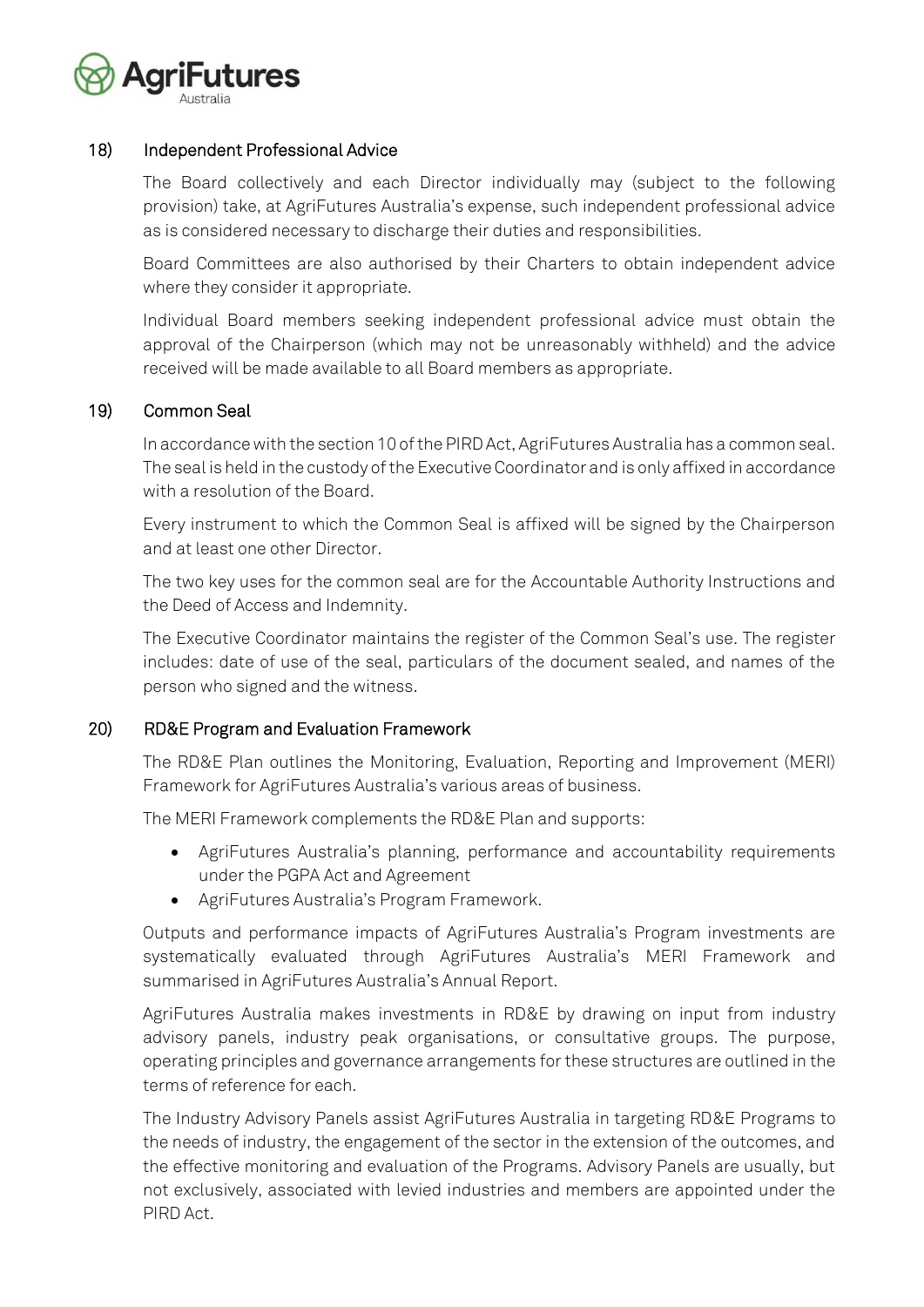

The strategic drivers for consultation reflect the degree of industry contribution (both financial and intellectual) to their RD&E Programs.

# 21) Relevant documents

- 1. Attached summary of relevant legislation
- 2. Compliance Register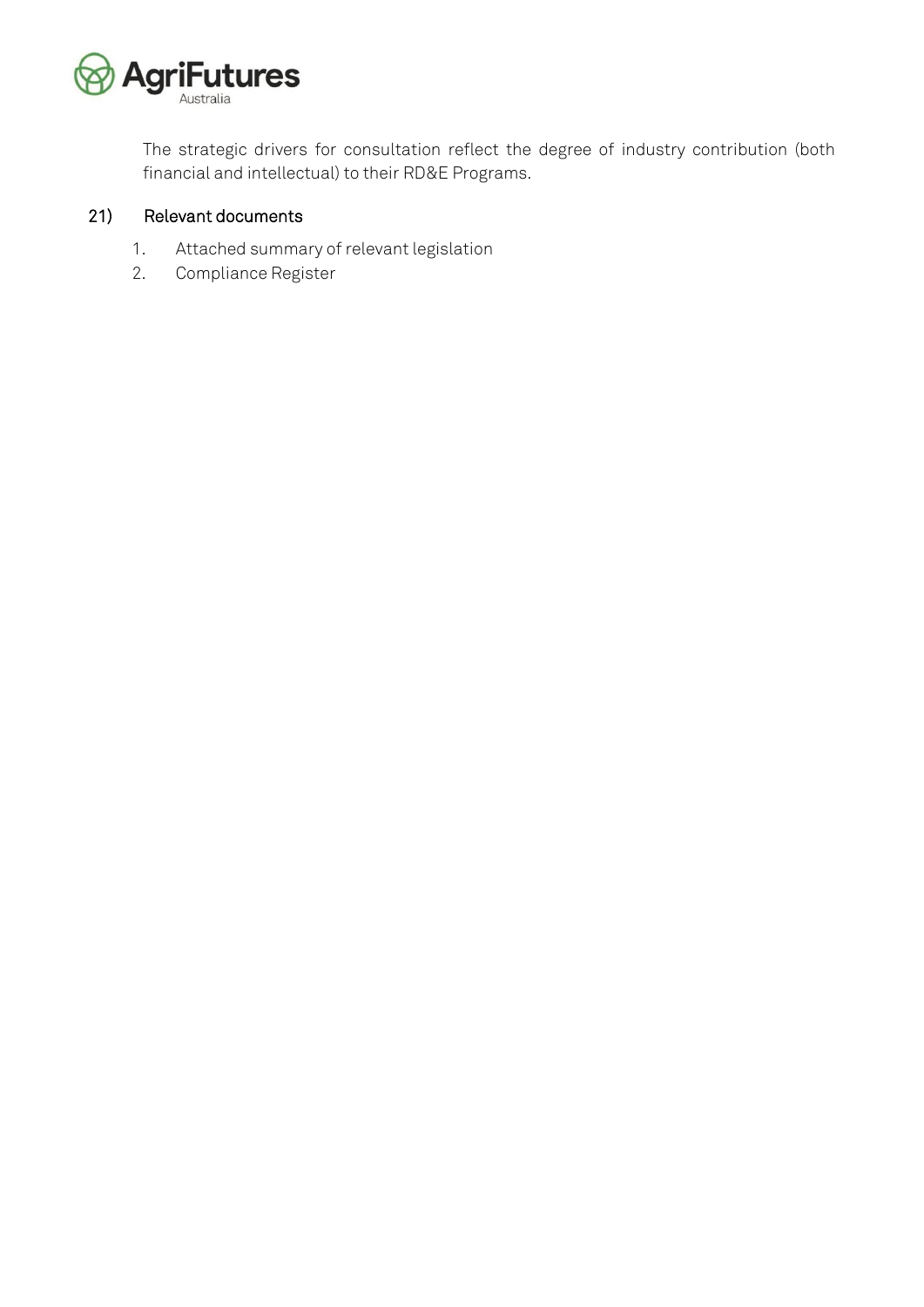

# Attachment 1

# Commonwealth Legislation with which AgriFutures Australia has to comply includes the:

• [Public](http://www.comlaw.gov.au/ComLaw/legislation/actcompilation1.nsf/current/bytitle/822DC8C18FC65306CA2575F9000C8A39?OpenDocument&mostrecent=1) Governance, Performance and Accountability Act 2013

The Public Governance, Performance and Accountability Act 2013 (the "PGPA Act") sets out rules about the governance, performance and accountability of, and the use and management of public resources by, the Commonwealth, Commonwealth entities and Commonwealth companies.

# • [Archives Act 1983](http://scaleplus.law.gov.au/html/pasteact/0/6/top.htm)

The Archives Act 1983 provides for the establishment of the National Archives of Australia, the National Archives of Australia Advisory Council, and provides a mechanism for dealings with, access to, storage and protection of Commonwealth Records.

In brief, the Archives Act:

- regulates the disposal of Commonwealth records
- requires agencies to transfer their records to the National Archives of Australia when they are no longer required by the agency or they are more than 15 years old
- establishes a general right of public access (from the Archives) to records that are more than 20 years old.

The National Archives of Australia has issued a number of notifications, including guidance relating to recordkeeping responsibilities when the delivery of services is outsourced.

# • [Auditor General Act 1997](http://scaletext.law.gov.au/html/pasteact/2/3066/top.htm)

The Auditor-General Act 1997 sets out the powers and function of the Auditor-General and establishes the Australian National Audit Office.

# • [Copyright Act 1968](http://www.comlaw.gov.au/ComLaw/Legislation/ActCompilation1.nsf/current/bytitle/67428690F96DA513CA2576F0002212CE?OpenDocument&mostrecent=1)

The Copyright Act 1968 sets out rules to provide for the protection of original artistic, literary, dramatic or musical works. The Copyright Act creates a right of action for any artist, author or owner of copyright against anyone who infringes copyright without the artist's author's or copyright owner's consent.

# • [The Criminal Code Act 1995](http://www.comlaw.gov.au/Series/C1914A00012)

Criminal law at the Federal level is now codified in the Commonwealth Criminal Code. The Criminal Code Act 1995 (which incorporates the Criminal Code) contains the major offences against Commonwealth law, which includes fraud (see the Commonwealth Fraud Control Guidelines), theft, abuse of public office, bribery and unauthorised access to, or modification of, restricted data held in a Commonwealth computer to which access is restricted by an access control system. A Commonwealth employee or agent (including a contractor) may be liable for prosecution under the criminal law if they conduct themselves improperly in the performance of their official functions.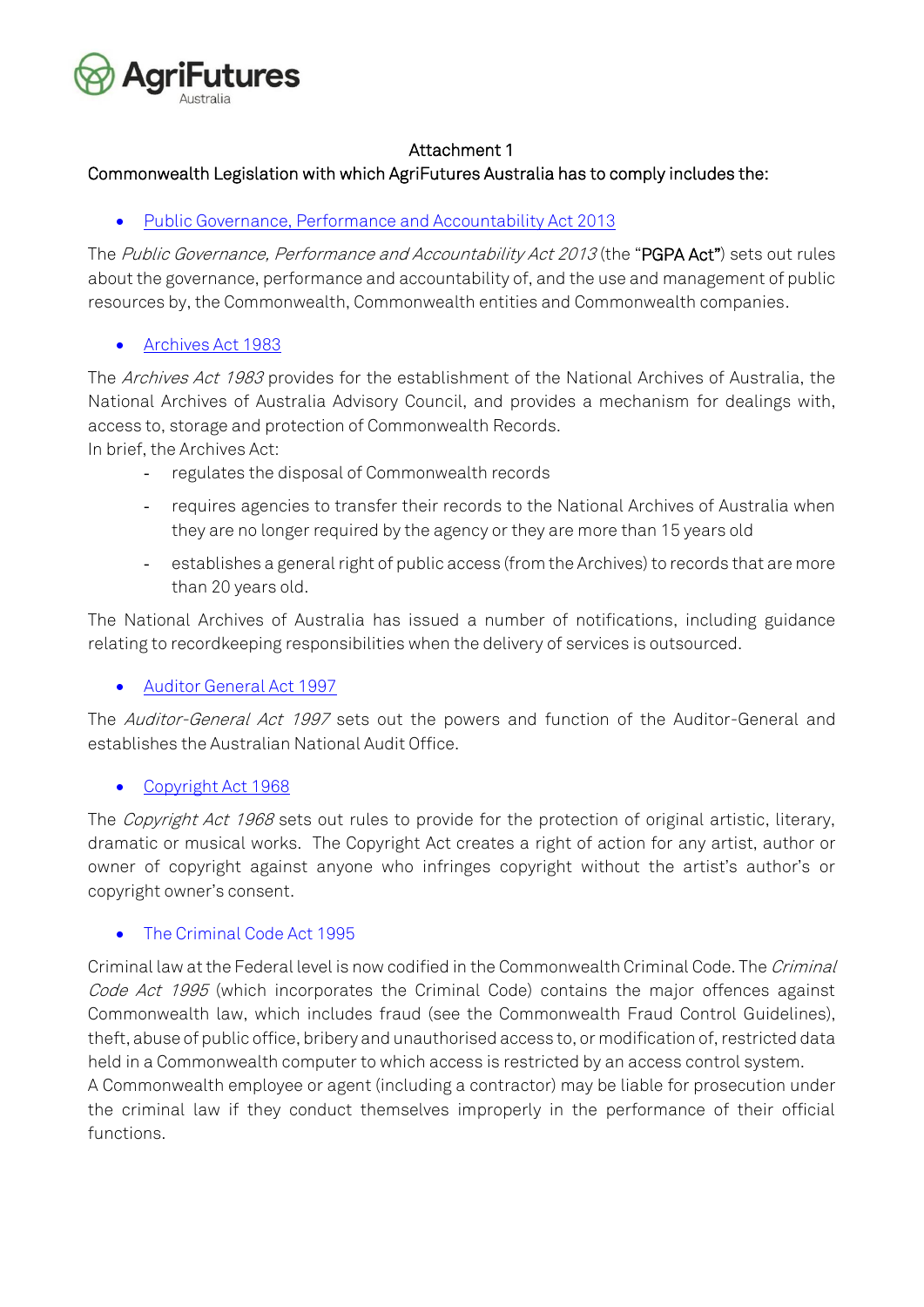

# • [Environment Protection and Biodiversity Conservation Act 1999](http://scaletext.law.gov.au/html/pasteact/3/3295/top.htm)

The Environment Protection and Biodiversity Conservation Act 1999 sets out rules to provide for the protection and management of the environment, to promote ecologically sustainable development, the conservation of biodiversity and the use of indigenous people's knowledge; and to assist in the co-operative implementation of Australia's international environmental responsibilities.

# • [Fair Work Act 2009](http://www.comlaw.gov.au/ComLaw/Legislation/ActCompilation1.nsf/0/00BE4DF390D13FB4CA257694000AE20A?OpenDocument)

The object of Fair Work Act 2009 is to provide a balanced framework for cooperative and productive workplace relations to promote national economic prosperity and social inclusion for all Australians. It sets out the framework for employer/employee workplace relations.

# • [Freedom of Information Act 1982](http://scaleplus.law.gov.au/html/pasteact/0/58/top.htm)

The Freedom of Information Act 1982 sets out rules to provide for the public's right of access to information about the operations of the Commonwealth, its departments and public authorities, subject to some exceptions like national security. The FOI Act creates a general right of access to such information and to bring about the amendment of records containing personal information that is incorrect.

# • The Australian [Human Rights Commission Act 1986](http://scaletext.law.gov.au/html/pasteact/0/265/top.htm)

The Human Rights and Equal Opportunity Commission Act 1986 establishes the Human Rights and Equal Opportunity Commission, which is the Commonwealth agency responsible for investigating and conciliating complaints about human rights breaches. HREOC deals with, among other things, issues concerning sex discrimination, privacy and equal opportunities.

# • [Legal Services Directions](https://www.legislation.gov.au/Details/F2017L00369) 2017

The Legal Services Directions 2017 are a set of binding rules issued by the Attorney-General about the performance of Commonwealth legal work. The directions set out requirements for sound practice in the provision of legal services to the Australian Government. They offer tools to manage legal, financial and reputational risks to the Australian Government's interests.

# [Patents Act 1990](http://scaleplus.law.gov.au/html/pasteact/1/545/top.htm)

The Patents Act 1990 provides a mechanism for the registration and protection of inventions or innovations.

# • [Primary Industries Research and Development Act 1989](http://www.comlaw.gov.au/ComLaw/Legislation/ActCompilation1.nsf/current/bytitle/C0024BAC8E0AA1DFCA2574820021F08E?OpenDocument&mostrecent=1)

The Primary Industries Research and Development Act 1989 (the "PIRD Act") provides for the funding and administration of research and development relating to primary industries with a view to increasing the economic, environmental and social benefits to members of primary industries and to the community in general; to achieving the sustainable use and sustainable management of natural resources; making more effective use of the resources and skills of the community in general and the scientific community in particular; and improving accountability for expenditure upon research and development.